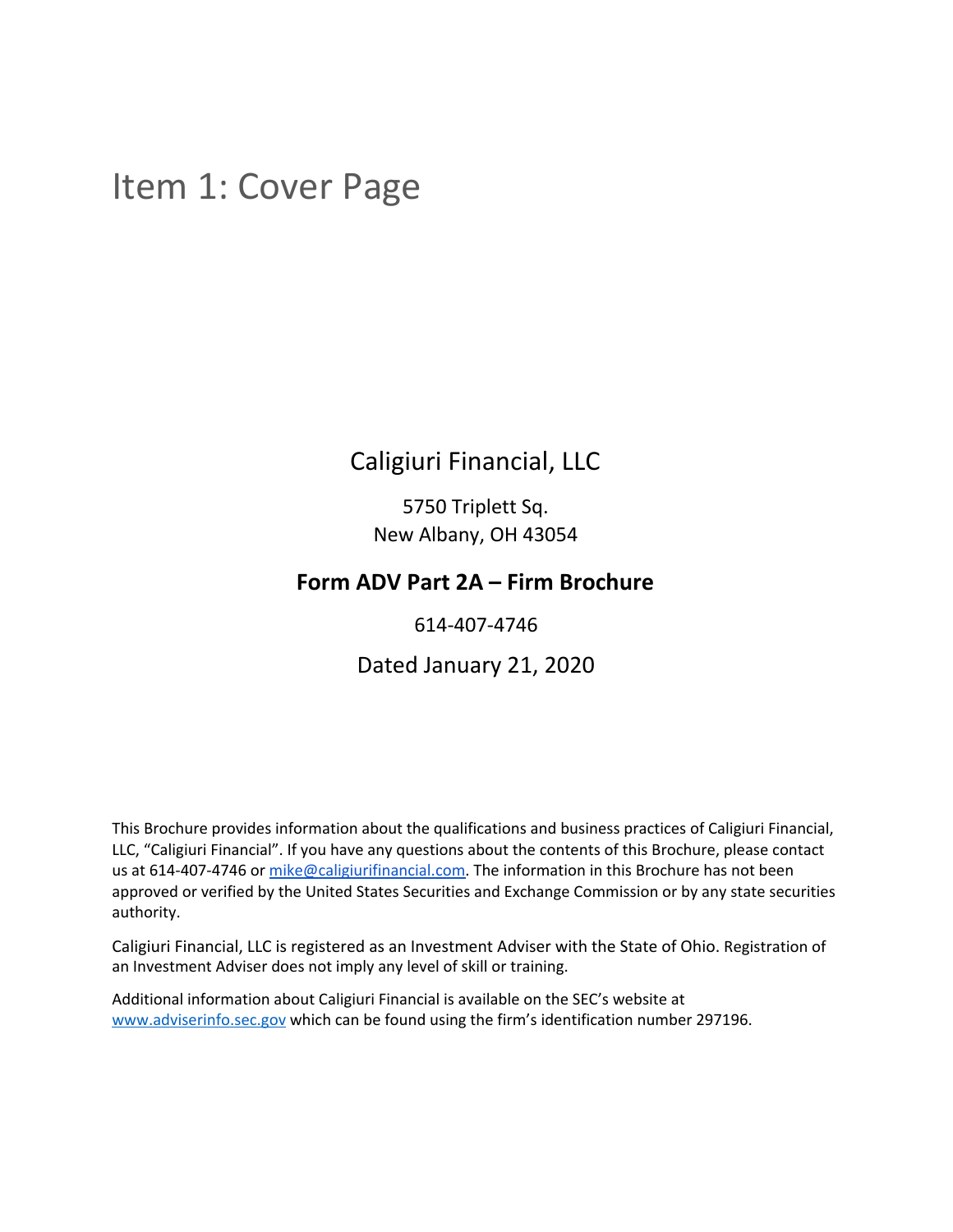## <span id="page-1-0"></span>Item 2: Material Changes

## <span id="page-1-1"></span>Item 3: Table of Contents

## **Contents**

| Item 1: Cover Page                                                                             | $\mathbf{1}$   |
|------------------------------------------------------------------------------------------------|----------------|
| <b>Item 2: Material Changes</b>                                                                | $\overline{2}$ |
| <b>Item 3: Table of Contents</b>                                                               | $\overline{2}$ |
| <b>Item 4: Advisory Business</b>                                                               | 3              |
| Item 5: Fees and Compensation                                                                  | 4              |
| Item 6: Performance-Based Fees and Side-By-Side Management                                     | 6              |
| Item 7: Types of Clients                                                                       | 6              |
| Item 8: Methods of Analysis, Investment Strategies and Risk of Loss                            | 6              |
| Item 9: Disciplinary Information                                                               | 10             |
| Item 10: Other Financial Industry Activities and Affiliations                                  | 10             |
| Item 11: Code of Ethics, Participation or Interest in Client Transactions and Personal Trading | 11             |
| Item 12: Brokerage Practices                                                                   | 12             |
| Item 13: Review of Accounts                                                                    | 15             |
| Item 14: Client Referrals and Other Compensation                                               | 15             |
| Item 15: Custody                                                                               | 16             |
| Item 16: Investment Discretion                                                                 | 16             |
| <b>Item 17: Voting Client Securities</b>                                                       | 16             |
| Item 18: Financial Information                                                                 | 17             |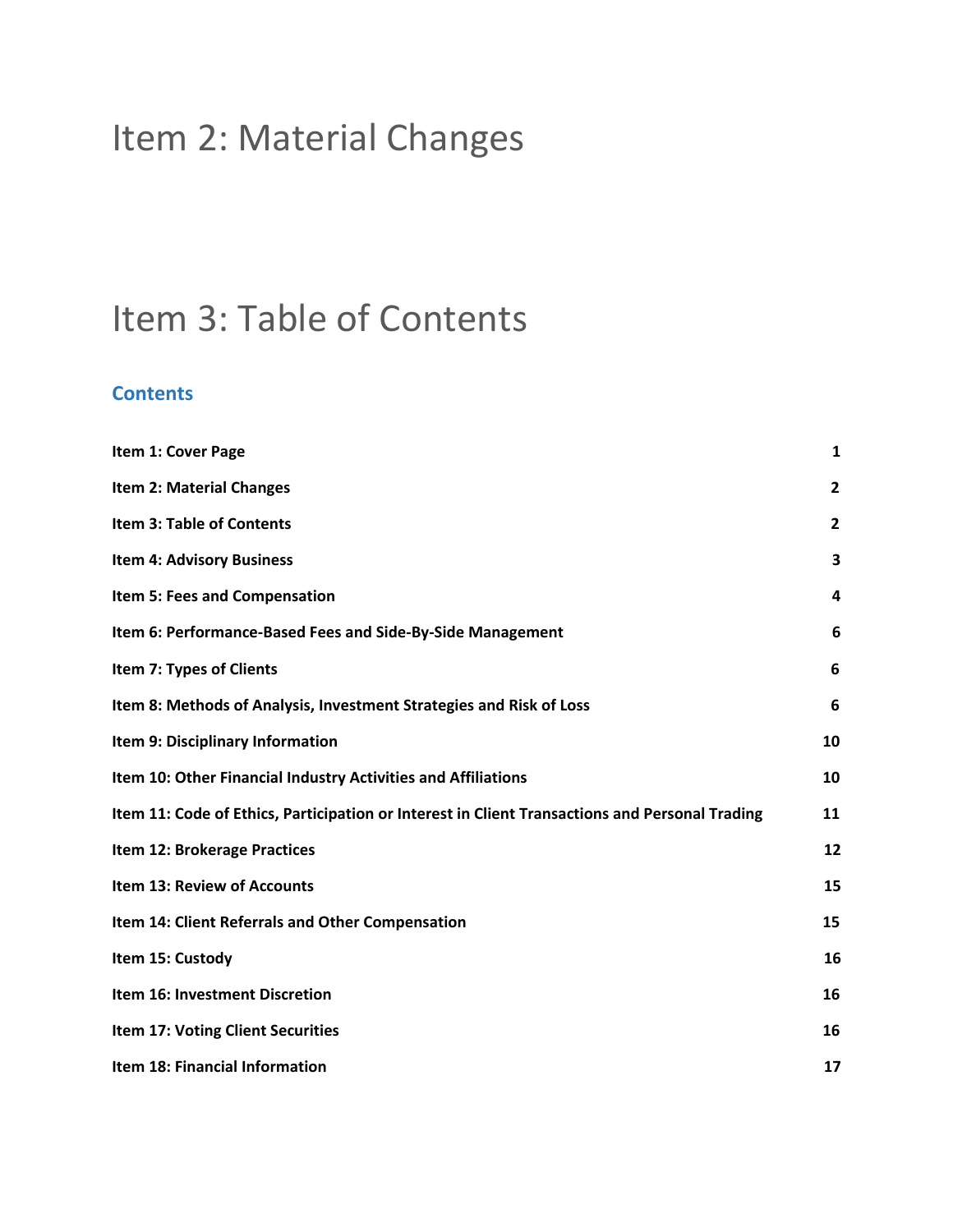#### **Item 19: Requirements for [State-Registered](#page-19-0) Advisers [18](#page-19-0)**

#### **Form ADV Part 2B – Brochure [Supplement](#page-22-0) [21](#page-22-0)**

## <span id="page-2-0"></span>Item 4: Advisory Business

### **Description of Advisory Firm**

Caligiuri Financial, LLC is registered as an Investment Adviser with the State of Ohio. We were founded in April 2018. Michael Caligiuri De Jesus is the principal owner of Caligiuri Financial. Caligiuri Financial currently reports \$7,322,728 in discretionary and no non-discretionary Assets Under Management.

### **Types of Advisory Services**

#### **Investment Management Services**

We are in the business of managing individually tailored investment portfolios. Our firm provides continuous advice to a client regarding the investment of client funds based on the individual needs of the client. Through personal discussions in which goals and objectives based on a client's particular circumstances are established, we develop a client's personal investment policy or an investment plan with an asset allocation target and create and manage a portfolio based on that policy and allocation targets. We may also review and discuss a client's prior investment history, as well as family composition and background.

Account supervision is guided by the stated objectives of the client (e.g., maximum capital appreciation, growth, income, or growth and income), as well as tax considerations. Clients may impose reasonable restrictions on investing in certain securities, types of securities, or industry sectors. Fees pertaining to this service are outlined in Item 5 of this brochure.

**Use of Outside Managers:** We may recommend outside managers for portfolio management services. When using an outside manager, we assist clients in selecting an appropriate allocation model, completing the Outside Manager's investor profile questionnaire, interacting with the Outside Manager and reviewing the Outside Manager. Our review process and analysis of outside managers is further discussed in Item 8 of this Form ADV Part 2A. Additionally, we will meet with the client on a periodic basis to discuss changes in their personal or financial situation, suitability, and any new or revised restrictions to be applied to the account.

#### **One Time Comprehensive Financial Plan**

This service involves a comprehensive evaluation of a client's current and future financial state by using currently known variables to predict future cash flows, asset values and withdrawal plans. The key defining aspect of financial planning is that through the financial planning process, all questions, information and analysis will be considered as they affect and are affected by the entire financial and life situation of the client. Clients purchasing this service will receive a written or an electronic report, providing the client with a detailed financial plan designed to achieve his or her stated financial goals and objectives.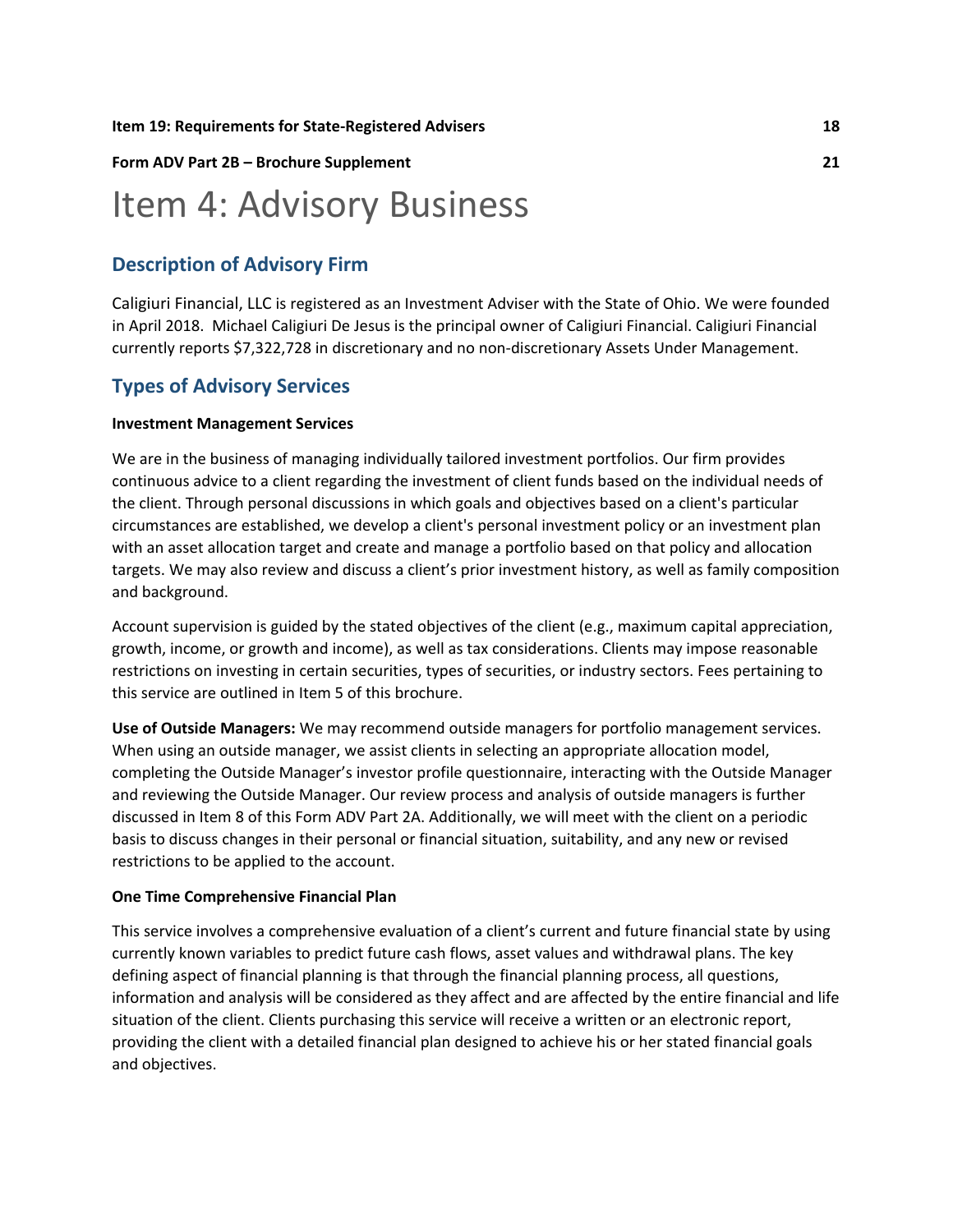#### **Ongoing Comprehensive Financial Planning**

This service involves working one-on-one with a planner over an extended period of time. By paying an ongoing fixed fee, clients get to work with a planner who will work with them to develop and implement their plan, and the planner will monitor the plan, recommend any changes and ensure the plan is up to date.

Upon desiring a comprehensive plan, a client will be taken through establishing their goals and values around money. They will be required to provide information to help complete the following areas of analysis: net worth, cash flow, insurance, credit scores/reports, employee benefits, retirement planning, insurance, investments, college planning and estate planning. Once the client's information is reviewed, their plan will be built and analyzed, and then the findings, analysis and potential changes to their current situation will be reviewed with the client. Clients subscribing to this service will receive a written or an electronic report, providing the client with a detailed financial plan designed to achieve his or her stated financial goals and objectives. If a follow up meeting is required, we will meet at the client's convenience. The plan and the client's financial situation and goals will be monitored throughout the year and follow-up phone calls and emails will be made to the client to confirm that any agreed upon action steps have been carried out. On an annual basis there will be a full review of this plan to ensure its accuracy and ongoing appropriateness. Any needed updates will be implemented at that time.

### **Client Tailored Services and Client Imposed Restrictions**

We offer the same suite of services to all of our clients. However, specific client financial plans and their implementation are dependent upon the client Investment Policy Statement which outlines each client's current situation (income, tax levels, and risk tolerance levels) and is used to construct a client specific plan to aid in the selection of a portfolio that matches restrictions, needs, and targets.

### **Wrap Fee Programs**

We do not participate in wrap fee programs.

### **Conflict of Interest Disclosure**

The items below summarize a conflict of interest between the adviser and financial planning clients:

- a. A conflict exists between the interest of the investment advisor and the interest of the client,
- b. The client is under no obligation to act upon the investment adviser's recommendation, and
- c. If the client elects to act on any of the recommendations, the client is under no obligation to effect the transaction through the investment advisor.

## <span id="page-3-0"></span>Item 5: Fees and Compensation

Please note, unless a client has received the firm's disclosure brochure at least 48 hours prior to signing the investment advisory contract, the investment advisory contract may be terminated by the client within five (5) business days of signing the contract without incurring any advisory fees. How we are paid depends on the type of advisory service we are performing. Please review the fee and compensation information below.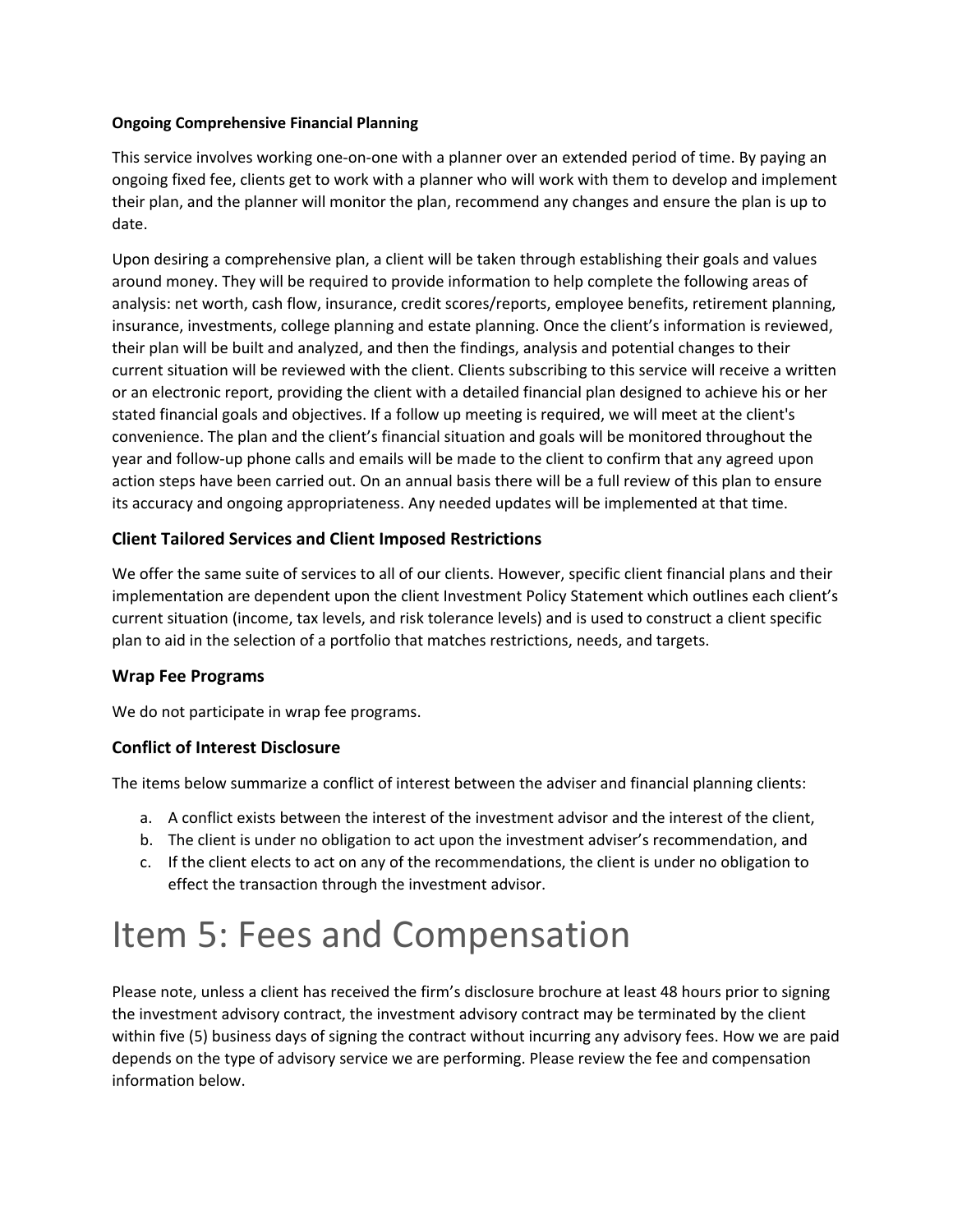### **Investment Management Services (Caligiuri Financial Manages)**

Our standard advisory fee is based on the market value of the assets under management and is calculated as follows:

| <b>Account Value</b>      | <b>Annual Advisory Fee</b> |
|---------------------------|----------------------------|
| $$0 - $2,000,000$         | $1.00\%$                   |
| $$2,000,001 - $4,000,000$ | $0.90\%$                   |
| All amounts thereafter    | $0.80\%$                   |

The annual fees are negotiable, pro-rated, calculated using an average daily account balance, and are paid quarterly-in arrears. The advisory fee is based on a flat percentage fee and is calculated by assessing the percentage rates using the predefined levels of assets as shown in the above table. For example, an account valued in the \$0-\$2,000,000 range would pay a flat annual percentage fee of 1.00% on all assets. An account valued in the \$2,000,001-\$4,000,000 range would pay a flat annual fee of 0.90% on all assets. An account valued at over \$4,000,000 would pay a flat annual fee of 0.80% on all assets. The quarterly bill to a client will be based on one fourth (¼) of the annual percentage fee. In cases where we are unable to obtain account values for held-away assets due to circumstances outside of our control, the last known end-of-day account value will be used for billing purposes.

A quarterly audit will be performed to assess whether a client's total account value should place the client into a different flat percentage fee tier as shown in the above table. A client's fee tier will not be changed until the quarterly audit is performed. No increase in the annual fee shall be effective without agreement from the client by signing a new agreement or amendment to their current advisory agreement. The fee structure outlined above will be used for all assets under management including assets managed at Betterment Securities, T.D. Ameritrade, and Jefferson National (also known as Nationwide Advisory Solutions).

Advisory fees are directly debited from client accounts, or the client may choose to pay by check or Electronic Funds Transfer (EFT) via a bank account or credit card. Caligiuri Financial does not maintain clients credit card or bank information. Accounts initiated or terminated during a calendar quarter will be charged a pro-rated fee based on the amount of time remaining in the billing period. An account may be terminated with any time with written notice by either party. Upon termination of any account, the fees will be prorated and any unearned fee will be refunded to the client.

**Use of Outside Managers:** When an outside manager is used, their fees are in addition our annual advisory fee disclosed above. When using Betterment For Advisors (see Item 12), as an outside manager, All fees are billed in arrears, on a quarterly basis. The above fee schedule does not include the outside managers fees. Their fee will be disclosed in their ADV Part 2A and will be reviewed with the client prior to entering into the agreement. The Outside Manager will debit the client's account for both the Outside Manager's fee, and Caligiuri Financial's advisory fee, and will remit Caligiuri Financial's fee to Caligiuri Financial.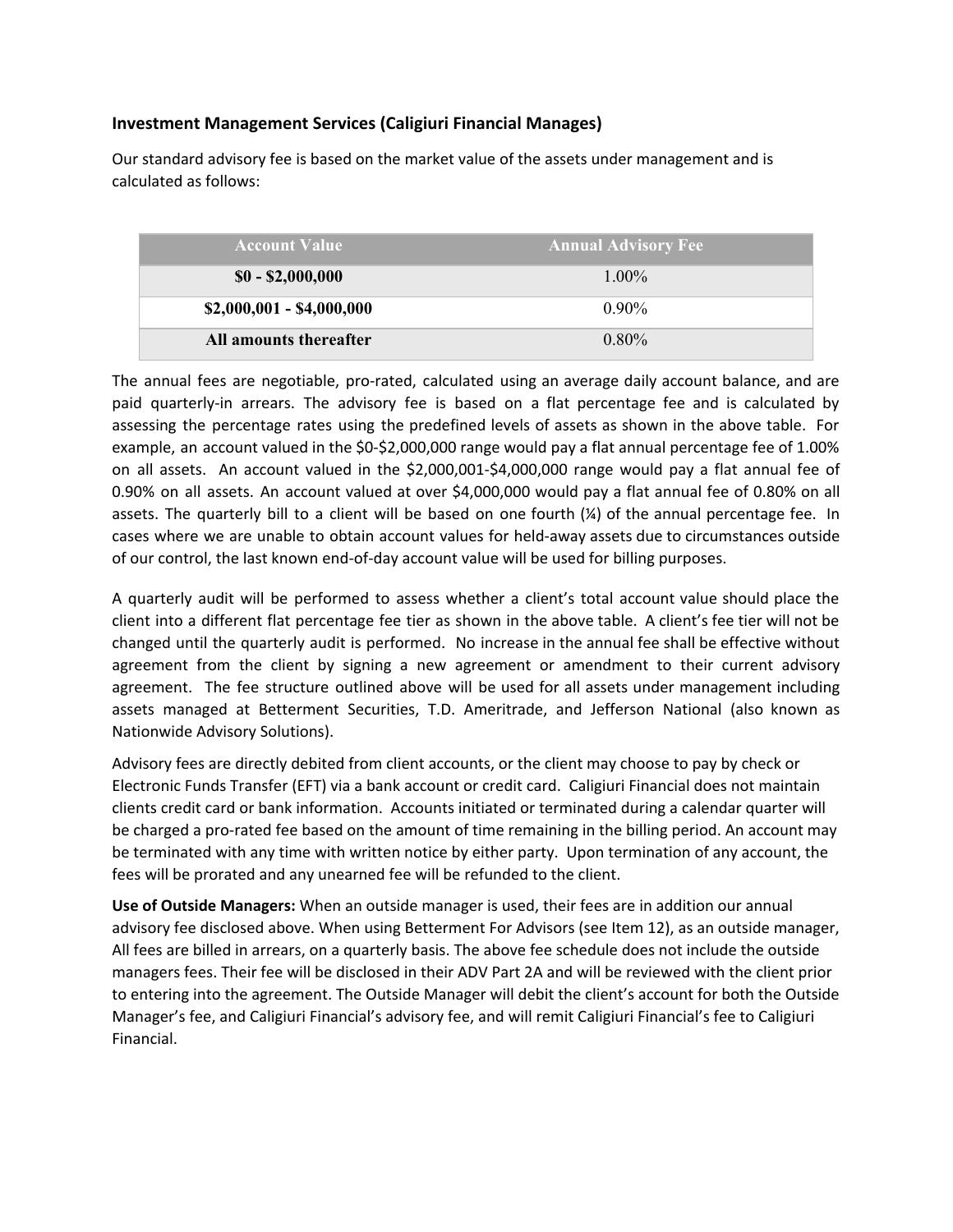Total fees collected by Caligiuri Financial and third party advisers will not exceed 3% of assets under management per year. Betterment for Advisors and Robust Wealth's are two outside managers that may be used. Their management fee is 0.20%, which is in addition to the fee schedule disclosed above

### **Comprehensive Financial Plan Fee**

The fee for a Comprehensive Financial Plan is \$600. The fixed fee will be agreed upon before the start of any work and may be waived or reduced in certain cases at the discretion of the adviser. If a fixed fee program is chosen, half of the fee is due at the beginning of the process and the remainder is due at the completion of work, however, Caligiuri Financial will not bill an amount above \$600.00 more than 6 months in advance. Fees for this service may be paid by electronic funds transfer or check. In the event of early termination, any prepaid but unearned fee will be refunded to the client and if applicable, the client will be billed for any earned but unpaid fees.

### **Ongoing Comprehensive Financial Planning**

For clients with less than \$200,000 in assets under management, they will pay an ongoing fee that is paid monthly, in advance, at the rate of \$175 per month for ongoing financial planning. The monthly fee will be increased on an annual basis pursuant to the increase in the Consumer Price Index.

For clients with at least \$200,000 in assets under management, they will pay the annual advisory fee for investment management services (disclosed above), and ongoing comprehensive financial planning will be included for no additional fee.

The fee may be negotiable in certain cases. Fees for this service may be paid by electronic funds transfer or check. This service may be terminated with written notice by either party. Upon termination of any account, the fee will be prorated and any unearned fee will be refunded to the client.

### **Other Types of Fees and Expenses**

Our fees are exclusive of brokerage commissions, transaction fees, and other related costs and expenses which may be incurred by the client. Clients may incur certain charges imposed by custodians, brokers, and other third parties such as custodial fees, deferred sales charges, odd-lot differentials, transfer taxes, wire transfer and electronic fund fees, and other fees and taxes on brokerage accounts and securities transactions. Mutual fund and exchange traded funds also charge internal management fees, which are disclosed in a fund's prospectus. Such charges, fees and commissions are exclusive of and in addition to our fee, and we shall not receive any portion of these commissions, fees, and costs.

Item 12 further describes the factors that we consider in selecting or recommending broker-dealers for client's transactions and determining the reasonableness of their compensation (e.g., commissions).

We do not accept compensation for the sale of securities or other investment products including asset-based sales charges or service fees from the sale of mutual funds.

# <span id="page-5-0"></span>Item 6: Performance-Based Fees and Side-By-Side Management

We do not offer performance-based fees.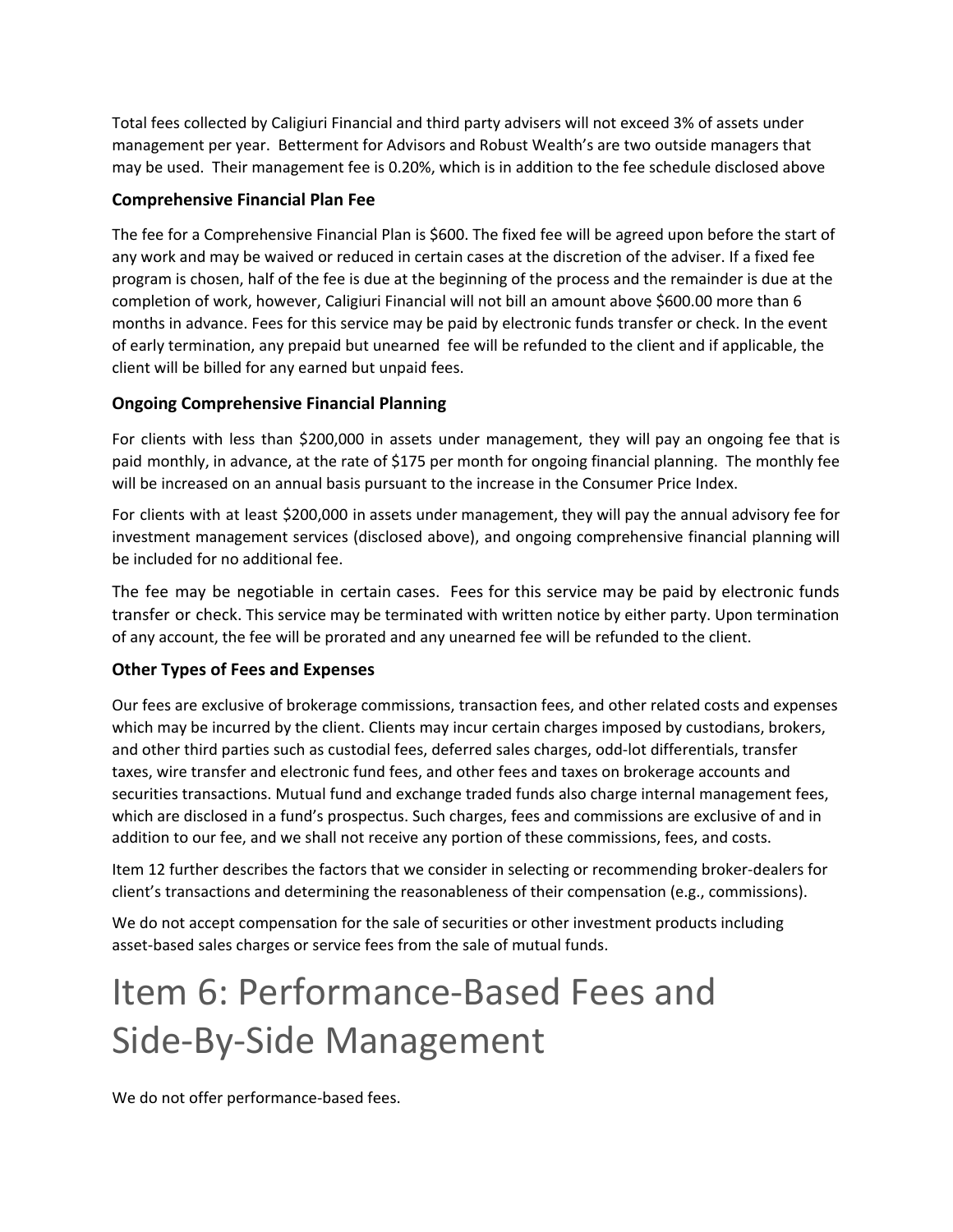## <span id="page-6-0"></span>Item 7: Types of Clients

We provide financial planning and portfolio management services to individuals, high net-worth individuals, charitable organizations, corporations or other businesses.

We do not have a minimum account size requirement.

# <span id="page-6-1"></span>Item 8: Methods of Analysis, Investment Strategies and Risk of Loss

Our primary methods of investment analysis are fundamental, technical, cyclical and charting analysis as well as the use of Modern Portfolio Theory.

**Fundamental analysis** involves analyzing individual companies and their industry groups, such as a company's financial statements, details regarding the company's product line, the experience, and expertise of the company's management, and the outlook for the company's industry. The resulting data is used to measure the true value of the company's stock compared to the current market value. The risk of fundamental analysis is that information obtained may be incorrect and the analysis may not provide an accurate estimate of earnings, which may be the basis for a stock's value. If securities prices adjust rapidly to new information, utilizing fundamental analysis may not result in favorable performance.

**Technical analysis** involves using chart patterns, momentum, volume, and relative strength in an effort to pick sectors that may outperform market indices. However, there is no assurance of accurate forecasts or that trends will develop in the markets we follow. In the past, there have been periods without discernible trends and similar periods will presumably occur in the future. Even where major trends develop, outside factors like government intervention could potentially shorten them.

Furthermore, one limitation of technical analysis is that it requires price movement data, which can translate into price trends sufficient to dictate a market entry or exit decision. In a trendless or erratic market, a technical method may fail to identify trends requiring action. In addition, technical methods may overreact to minor price movements, establishing positions contrary to overall price trends, which may result in losses. Finally, a technical trading method may under perform other trading methods when fundamental factors dominate price moves within a given market.

**Cyclical analysis** is a type of technical analysis that involves evaluating recurring price patterns and trends based upon business cycles. Economic/business cycles may not be predictable and may have many fluctuations between long term expansions and contractions. The lengths of economic cycles may be difficult to predict with accuracy and therefore the risk of cyclical analysis is the difficulty in predicting economic trends and consequently the changing value of securities that would be affected by these changing trends.

**Charting analysis** involves the gathering and processing of price and volume information for a particular security. This price and volume information is analyzed using mathematical equations. The resulting data is then applied to graphing charts, which is used to predict future price movements based on price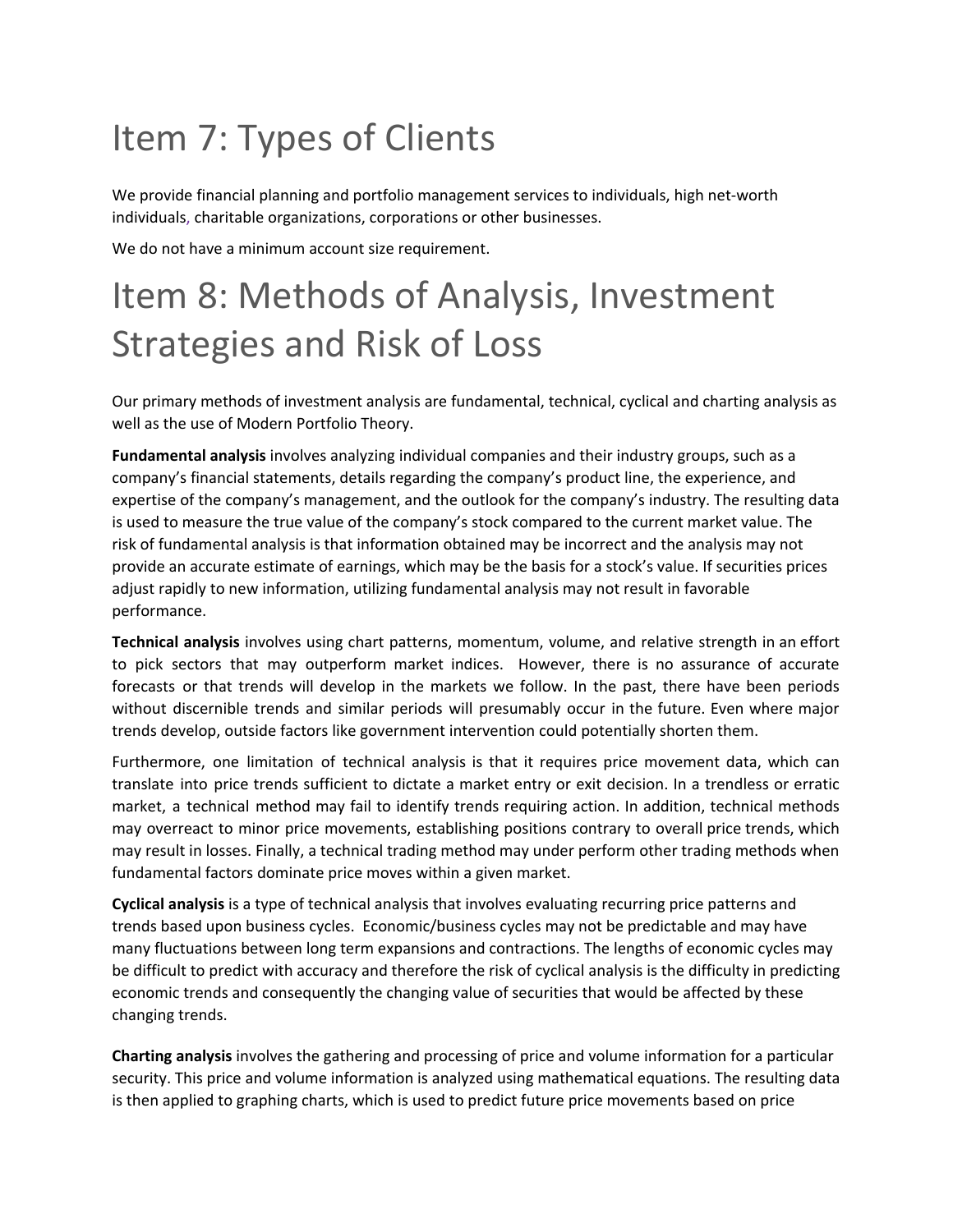patterns and trends. Charts may not accurately predict future price movements. Current prices of securities may not reflect all information about the security and day-to-day changes in market prices of securities may follow random patterns and may not be predictable with any reliable degree of accuracy.

**Use of Outside Managers:** We refer clients to third-party investment advisers ("outside managers"). Our analysis of outside managers involve the examination of the experience, expertise, investment philosophies, and past performance of the outside managers in an attempt to determine if that manager has demonstrated an ability to invest over a period of time and in different economic conditions. We monitor the manager's underlying holdings, strategies, concentrations and leverage as part of our overall periodic risk assessment. Additionally, as part of our due-diligence process, we survey the manager's compliance and business enterprise risks. A risk of investing with an outside manager who has been successful in the past is that he/she may not be able to replicate that success in the future. In addition, as we do not control the underlying investments in an outside manager's portfolio. There is also a risk that a manager may deviate from the stated investment mandate or strategy of the portfolio, making it a less suitable investment for our clients. Moreover, as we do not control the manager's daily business and compliance operations, we may be unaware of the lack of internal controls necessary to prevent business, regulatory or reputational deficiencies.

**Modern Portfolio Theory** The underlying principles of MPT are:

- Investors are risk averse. The only acceptable risk is that which is adequately compensated by an expected return. Risk and investment return are related and an increase in risk requires an increased expected return.
- Markets are efficient. The same market information is available to all investors at the same time. The market prices every security fairly based upon this equal availability of information.
- The design of the portfolio as a whole is more important than the selection of any particular security. The appropriate allocation of capital among asset classes will have far more influence on long-term portfolio performance than the selection of individual securities. Investing for the long-term (preferably longer than ten years) becomes critical to investment success because it allows the long-term characteristics of the asset classes to surface.
- Increasing diversification of the portfolio with lower correlated asset class positions can decrease portfolio risk. Correlation is the statistical term for the extent to which two asset classes move in tandem or opposition to one another.

#### **Passive Investment Management**

We primarily practice passive investment management. Passive investing involves building portfolios that are comprised of various distinct asset classes. The asset classes are weighted in a manner to achieve a desired relationship between correlation, risk and return. Funds that passively capture the returns of the desired asset classes are placed in the portfolio. The funds that are used to build passive portfolios are typically index mutual funds or exchange traded funds.

Passive investment management is characterized by low portfolio expenses (i.e. the funds inside the portfolio have low internal costs), minimal trading costs (due to infrequent trading activity), and relative tax efficiency (because the funds inside the portfolio are tax efficient and turnover inside the portfolio is minimal).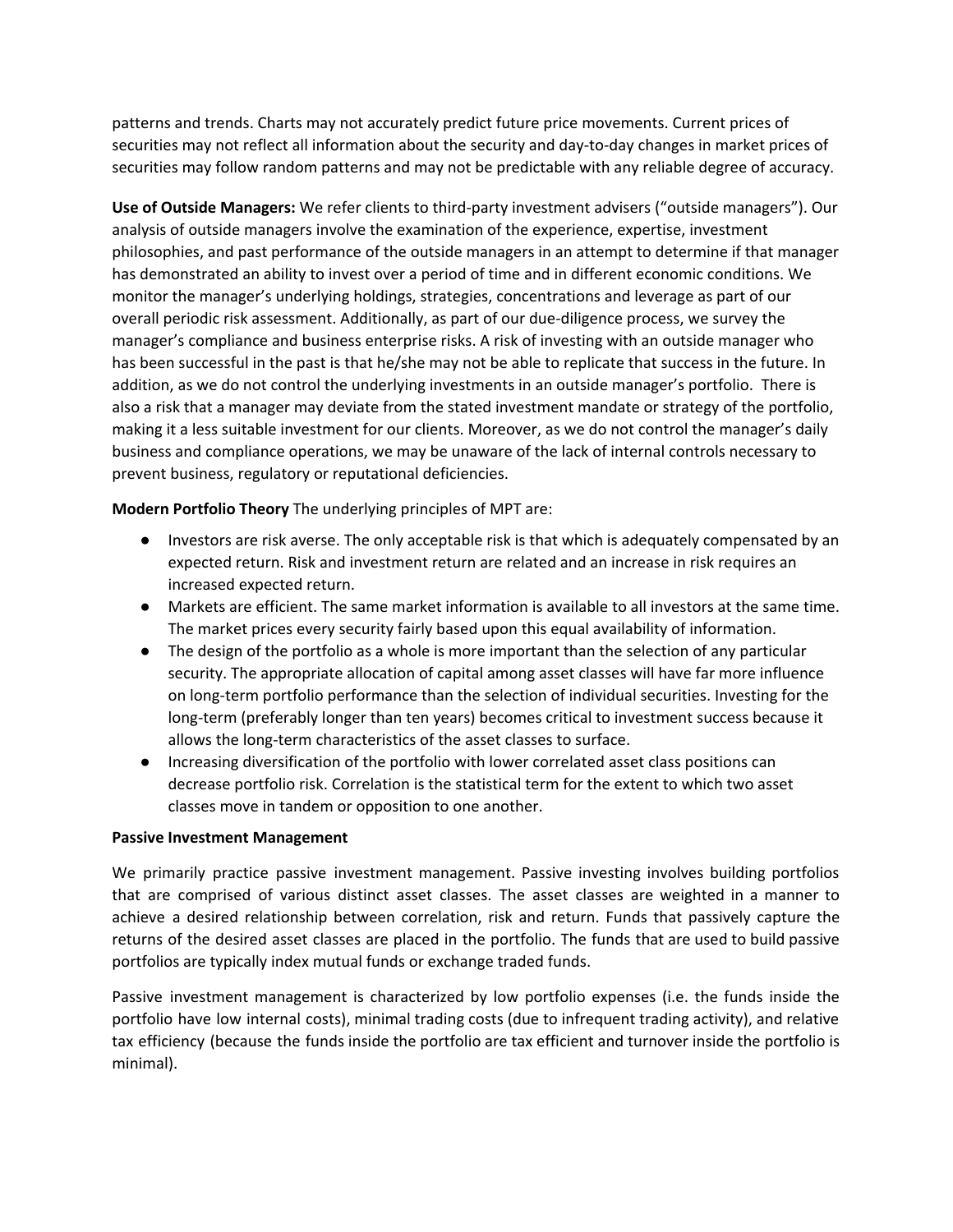In contrast, active management involves a single manager or managers who employ some method, strategy or technique to construct a portfolio that is intended to generate returns that are greater than the broader market or a designated benchmark. Academic research indicates most active managers underperform the market.

#### **Material Risks Involved**

All investing strategies we offer involve risk and may result in a loss of your original investment which **you should be prepared to bear.** Many of these risks apply equally to stocks, bonds, commodities and any other investment or security. Material risks associated with our investment strategies are listed below.

**Market Risk:** Market risk involves the possibility that an investment's current market value will fall because of a general market decline, reducing the value of the investment regardless of the operational success of the issuer's operations or its financial condition.

**Strategy Risk:** The Adviser's investment strategies and/or investment techniques may not work as intended.

**Small and Medium Cap Company Risk:** Securities of companies with small and medium market capitalizations are often more volatile and less liquid than investments in larger companies. Small and medium cap companies may face a greater risk of business failure, which could increase the volatility of the client's portfolio.

**Turnover Risk:** At times, the strategy may have a portfolio turnover rate that is higher than other strategies. A high portfolio turnover would result in correspondingly greater brokerage commission expenses and may result in the distribution of additional capital gains for tax purposes. These factors may negatively affect the account's performance.

**Limited markets:** Certain securities may be less liquid (harder to sell or buy) and their prices may at times be more volatile than at other times. Under certain market conditions we may be unable to sell or liquidate investments at prices we consider reasonable or favorable, or find buyers at any price.

**Concentration Risk:** Certain investment strategies focus on particular asset-classes, industries, sectors or types of investment. From time to time these strategies may be subject to greater risks of adverse developments in such areas of focus than a strategy that is more broadly diversified across a wider variety of investments.

**Interest Rate Risk:** Bond (fixed income) prices generally fall when interest rates rise, and the value may fall below par value or the principal investment. The opposite is also generally true: bond prices generally rise when interest rates fall. In general, fixed income securities with longer maturities are more sensitive to these price changes. Most other investments are also sensitive to the level and direction of interest rates.

**Legal or Legislative Risk**: Legislative changes or Court rulings may impact the value of investments, or the securities' claim on the issuer's assets and finances.

**Inflation**: Inflation may erode the buying-power of your investment portfolio, even if the dollar value of your investments remains the same.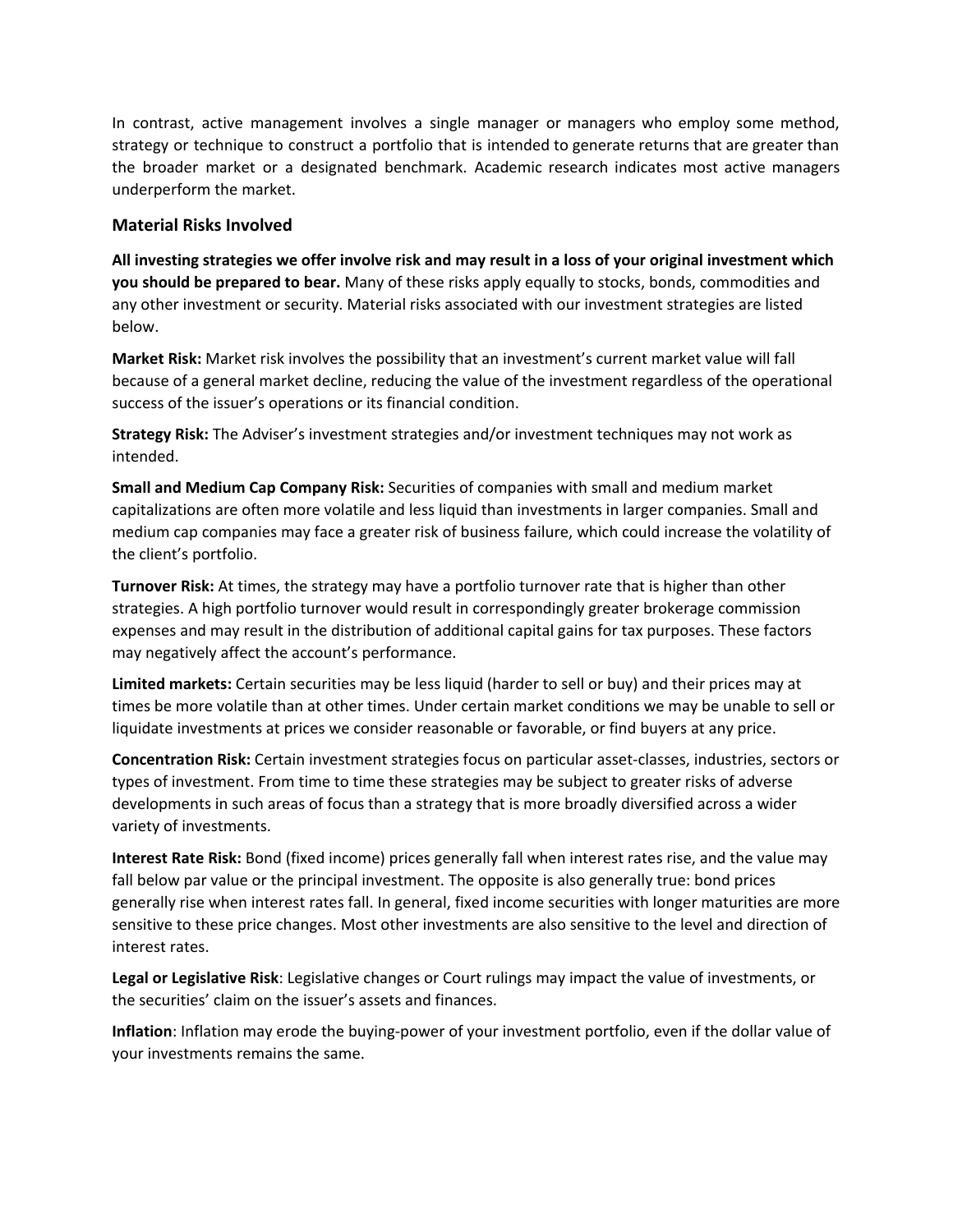#### **Risks Associated with Securities**

Apart from the general risks outlined above which apply to all types of investments, specific securities may have other risks.

**Commercial Paper** is, in most cases, an unsecured promissory note that is issued with a maturity of 270 days or less. Being unsecured the risk to the investor is that the issuer may default.

**Common stocks** may go up and down in price quite dramatically, and in the event of an issuer's bankruptcy or restructuring could lose all value. A slower-growth or recessionary economic environment could have an adverse effect on the price of all stocks.

**Corporate Bonds** are debt securities to borrow money. Generally, issuers pay investors periodic interest and repay the amount borrowed either periodically during the life of the security and/or at maturity. Alternatively, investors can purchase other debt securities, such as zero coupon bonds, which do not pay current interest, but rather are priced at a discount from their face values and their values accrete over time to face value at maturity. The market prices of debt securities fluctuate depending on such factors as interest rates, credit quality, and maturity. In general, market prices of debt securities decline when interest rates rise and increase when interest rates fall. The longer the time to a bond's maturity, the greater its interest rate risk.

**Bank Obligations** including bonds and certificates of deposit may be vulnerable to setbacks or panics in the banking industry. Banks and other financial institutions are greatly affected by interest rates and may be adversely affected by downturns in the U.S. and foreign economies or changes in banking regulations.

**Municipal Bonds** are debt obligations generally issued to obtain funds for various public purposes, including the construction of public facilities. Municipal bonds pay a lower rate of return than most other types of bonds. However, because of a municipal bond's tax-favored status, investors should compare the relative after-tax return to the after-tax return of other bonds, depending on the investor's tax bracket. Investing in municipal bonds carries the same general risks as investing in bonds in general. Those risks include interest rate risk, reinvestment risk, inflation risk, market risk, call or redemption risk, credit risk, and liquidity and valuation risk.

**Exchange Traded Funds** prices may vary significantly from the Net Asset Value due to market conditions. Certain Exchange Traded Funds may not track underlying benchmarks as expected. ETFs are also subject to the following risks: (i) an ETF's shares may trade at a market price that is above or below their net asset value; (ii) trading of an ETF's shares may be halted if the listing exchange's officials deem such action appropriate, the shares are de-listed from the exchange, or the activation of market-wide "circuit breakers" (which are tied to large decreases in stock prices) halts stock trading generally. The Adviser has no control over the risks taken by the underlying funds in which client's invest.

**Investment Companies Risk**. When a client invests in open end mutual funds or ETFs, the client indirectly bears its proportionate share of any fees and expenses payable directly by those funds. Therefore, the client will incur higher expenses, many of which may be duplicative. In addition, the client's overall portfolio may be affected by losses of an underlying fund and the level of risk arising from the investment practices of an underlying fund (such as the use of derivatives).

**Annuity Risk.** Annuities are a retirement product for those who may have the ability to pay a premium now and want to guarantee they receive certain monthly payments or a return on investment later in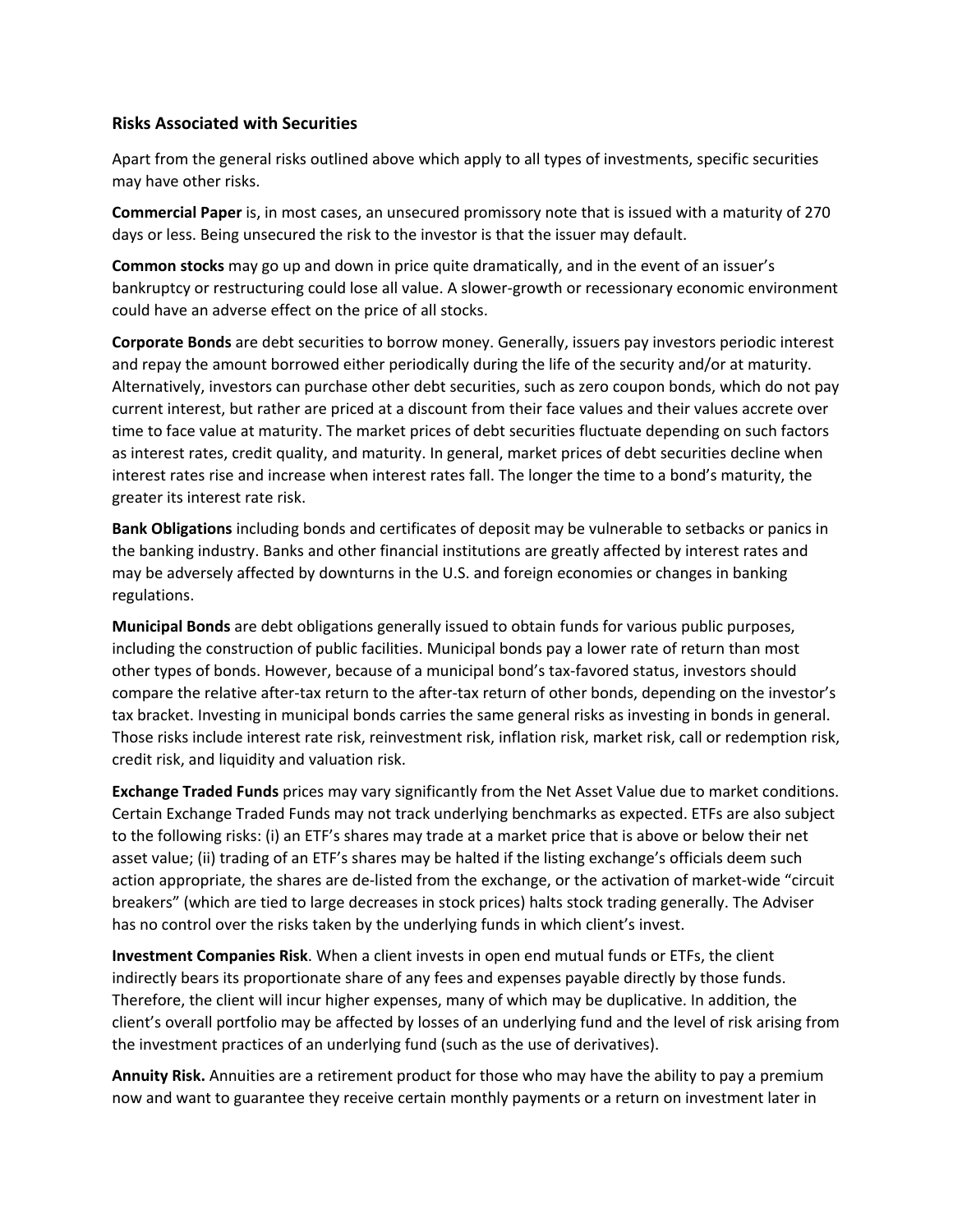the future. Annuities are contracts issued by a life insurance company designed to meet requirement or other long-term goals. An annuity is not a life insurance policy. Variable annuities are designed to be long-term investments, to meet retirement and other long-range goals. Variable annuities are not suitable for meeting short-term goals because substantial taxes and insurance company charges may apply if you withdraw your money early. Variable annuities also involve investment risks, just as mutual funds do.

# <span id="page-10-0"></span>Item 9: Disciplinary Information

## **Criminal or Civil Actions**

Caligiuri Financial and its management have not been involved in any criminal or civil action.

### **Administrative Enforcement Proceedings**

Caligiuri Financial and its management have not been involved in administrative enforcement proceedings.

### **Self-Regulatory Organization Enforcement Proceedings**

Caligiuri Financial and its management have not been involved in legal or disciplinary events that are material to a client's or prospective client's evaluation of Caligiuri Financial or the integrity of its management.

## <span id="page-10-1"></span>Item 10: Other Financial Industry Activities and Affiliations

No Caligiuri Financial employee is registered, or have an application pending to register, as a broker-dealer or a registered representative of a broker-dealer.

No Caligiuri Financial employee is registered, or have an application pending to register, as a futures commission merchant, commodity pool operator or a commodity trading advisor.

Caligiuri Financial does not have any related parties. As a result, we do not have a relationship with any related parties.

Caligiuri Financial only receives compensation directly from clients. We do not receive compensation from any outside source. We do not have any conflicts of interest with any outside party.

### **Recommendations or Selections of Other Investment Advisers**

As referenced in Item 4 of this brochure, Caligiuri Financial recommends clients to Outside Managers to manage their accounts. In the event that we recommend an Outside Manager, please note that we do not share in their advisory fee. Our fee is separate and in addition to their compensation (as noted in Item 5) and will be described to you prior to engagement. You are not obligated, contractually or otherwise, to use the services of any Outside Manager we recommend. Additionally, Caligiuri Financial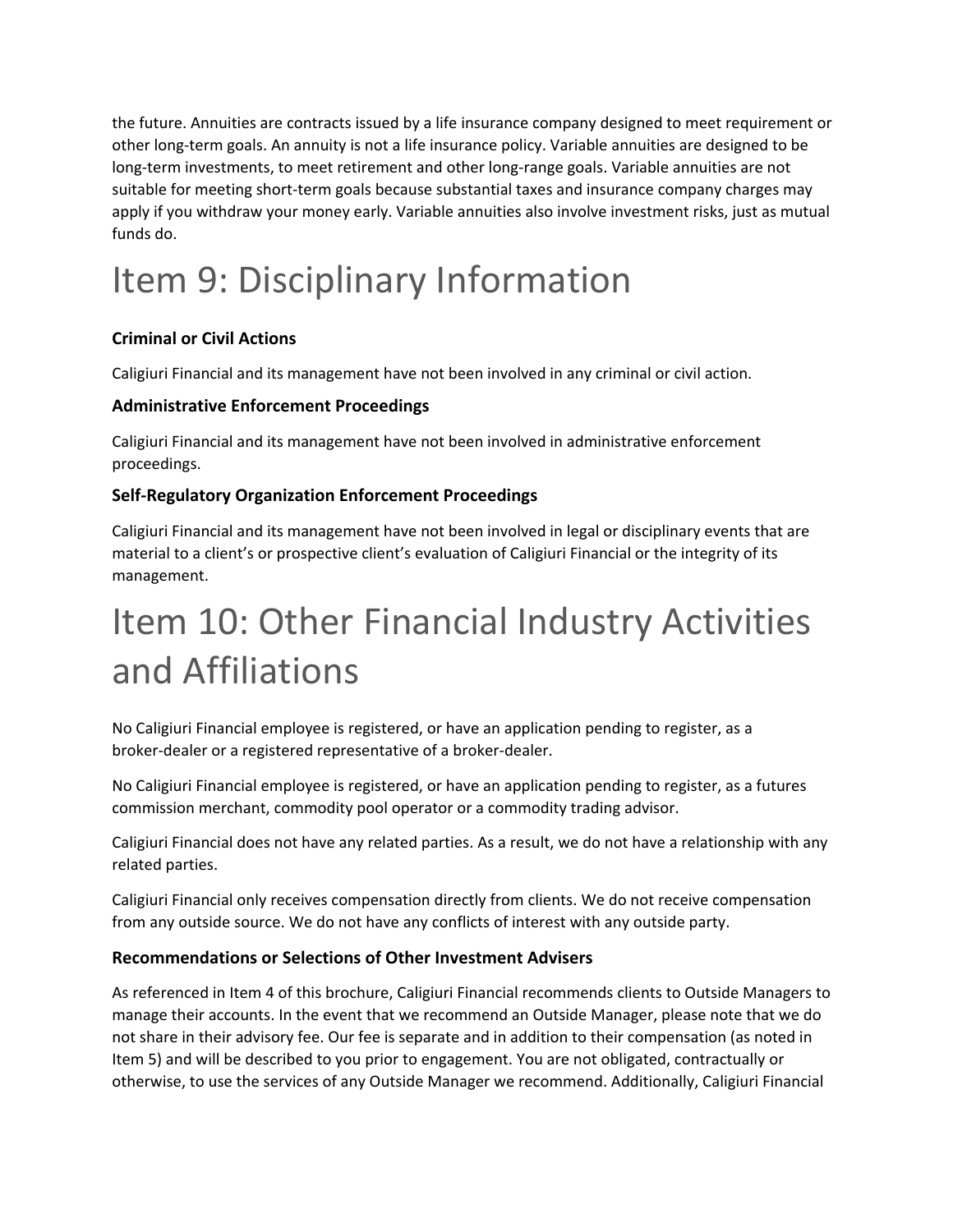will only recommend an Outside Manager who is properly licensed or registered as an investment adviser.

# <span id="page-11-0"></span>Item 11: Code of Ethics, Participation or Interest in Client Transactions and Personal **Trading**

As a fiduciary, our firm and its associates have a duty of utmost good faith to act solely in the best interests of each client. Our clients entrust us with their funds and personal information, which in turn places a high standard on our conduct and integrity. Our fiduciary duty is a core aspect of our Code of Ethics and represents the expected basis of all of our dealings. The firm also adheres to the Code of Ethics and Professional Responsibility adopted by the CFP® Board of Standards Inc., and accepts the obligation not only to comply with the mandates and requirements of all applicable laws and regulations but also to take responsibility to act in an ethical and professionally responsible manner in all professional services and activities.

### **Code of Ethics Description**

This code does not attempt to identify all possible conflicts of interest, and literal compliance with each of its specific provisions will not shield associated persons from liability for personal trading or other conduct that violates a fiduciary duty to advisory clients. A summary of the Code of Ethics' Principles is outlined below.

- Integrity Associated persons shall offer and provide professional services with integrity.
- Objectivity Associated persons shall be objective in providing professional services to clients.
- Competence Associated persons shall provide services to clients competently and maintain the necessary knowledge and skill to continue to do so in those areas in which they are engaged.
- Fairness Associated persons shall perform professional services in a manner that is fair and reasonable to clients, principals, partners, and employers, and shall disclose conflict(s) of interest in providing such services.
- Confidentiality Associated persons shall not disclose confidential client information without the specific consent of the client unless in response to proper legal process, or as required by law.
- Professionalism Associated persons' conduct in all matter shall reflect credit of the profession.
- Diligence Associated persons shall act diligently in providing professional services.

We periodically review and amend our Code of Ethics to ensure that it remains current, and we require all firm access persons to attest to their understanding of and adherence to the Code of Ethics at least annually. Our firm will provide of copy of its Code of Ethics to any client or prospective client upon request.

### **Investment Recommendations Involving a Material Financial Interest and Conflicts of Interest**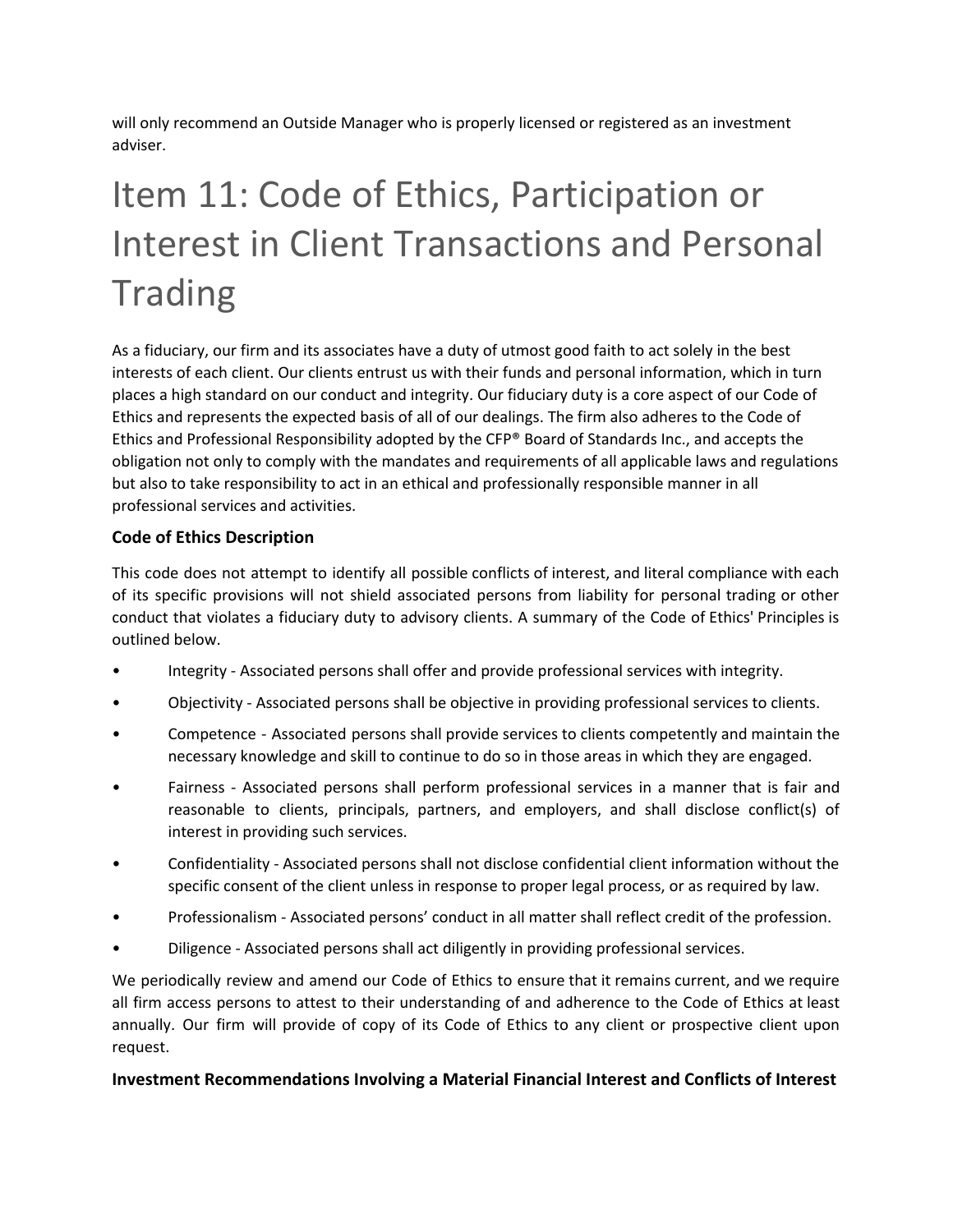Neither our firm, its associates or any related person is authorized to recommend to a client, or effect a transaction for a client, involving any security in which our firm or a related person has a material financial interest, such as in the capacity as an underwriter, adviser to the issuer, etc.

### **Advisory Firm Purchase of Same Securities Recommended to Clients and Conflicts of Interest**

Our firm and its "related persons" may buy or sell securities similar to, or different from, those we recommend to clients for their accounts. In an effort to reduce or eliminate certain conflicts of interest involving the firm or personal trading, our policy may require that we restrict or prohibit associates' transactions in specific reportable securities transactions. Any exceptions or trading pre-clearance must be approved by the firm principal in advance of the transaction in an account, and we maintain the required personal securities transaction records per regulation.

### **Trading Securities At/Around the Same Time as Client's Securities**

From time to time, our firm or its "related persons" may buy or sell securities for themselves at or around the same time as clients. We will not trade non-mutual or non-ETF securities 5 days prior to the same security for clients.

## <span id="page-12-0"></span>Item 12: Brokerage Practices

### **Factors Used to Select Custodians and/or Broker-Dealers**

Caligiuri Financial, LLC does not have any affiliation with Broker-Dealers. Specific custodian recommendations are made to client based on their need for such services. We recommend custodians based on the reputation and services provided by the firm.

### **1. Research and Other Soft-Dollar Benefits**

We currently receive soft dollar benefits by nature of our relationship with MTG, LLC dba Betterment Securities ("Betterment Securities").

### **2. Brokerage for Client Referrals**

We receive no referrals from a broker-dealer or third party in exchange for using that broker-dealer or third party.

### **3. Clients Directing Which Broker/Dealer/Custodian to Use**

We do recommend a specific custodian for clients to use, however, clients may custody their assets at a custodian of their choice. Clients may also direct us to use a specific broker-dealer to execute transactions. By allowing clients to choose a specific custodian, we may be unable to achieve most favorable execution of client transaction and this may cost clients money over using a lower-cost custodian.

## **The Custodians We Use (Overview)**

Caligiuri Financial, LLC utilizes TD Ameritrade, Betterment Securities, or Jefferson National as the custodian for client accounts depending on the needs of the client. Caligiuri Financial, LLC has chosen to utilize these custodians based on customer service, quality and timely execution of trades, investment options, and cost. Caligiuri Financial, LLC always ensures the decision to use a specific custodian or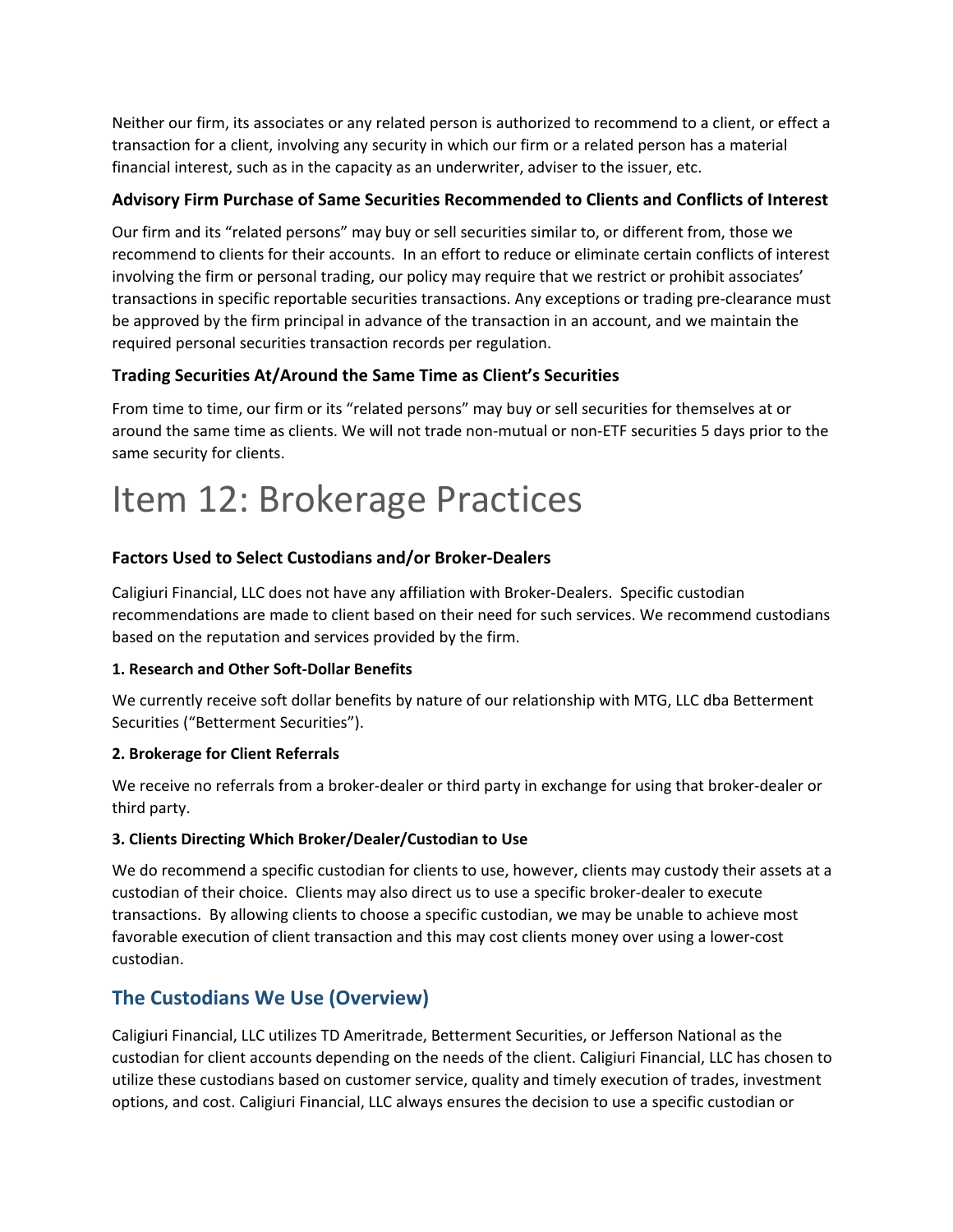outside manager is in the client's best interest and will review these custodians periodically to ensure they are still in the best interest of the client.

## **The Custodians We Use (Betterment)**

Caligiuri Financial, LLC does not maintain custody of your assets on which we advise, although we may be deemed to have custody of your assets if you give us authority to withdraw advisory fees from your account (see Item 15—Custody, below). Your assets must be maintained in an account at a "qualified custodian," generally a broker-dealer or bank. We recommend that our clients use MTG, LLC dba Betterment Securities ("Betterment Securities"), a registered broker- dealer and member of the SIPC, as the qualified custodian. We are independently owned and operated and are not affiliated with Betterment Securities. Betterment Securities will hold your assets in a brokerage account and buy and sell securities when we and/or you instruct them to. While we recommend that you use Betterment Securities as custodian/broker, you will decide whether to do so and will open your account with Betterment Securities by entering into an account agreement directly with them. We do not open the account for you, although we may assist you in doing so. If you do not wish to place your assets with Betterment Securities, then we cannot manage your account on Betterment for Advisors (defined below).

### **YOUR BROKERAGE AND CUSTODY COSTS**

For our clients' accounts that Betterment Securities maintains, Betterment Securities does not charge you separately for custody/brokerage services, but is compensated as part of the Betterment for Advisors (defined below) platform fee, which is charged for a suite of platform services, including custody, brokerage, and sub-advisory services provided by Betterment and access to the Betterment for Advisors platform. The platform fee is an asset-based fee charged as a percentage of assets in your Betterment account. Clients utilizing the Betterment for Advisors platform may pay a higher aggregate fee than if the investment management, brokerage and other platform services are purchased separately. Nonetheless, for those Clients participating in the Betterment for Advisors platform, we have determined that having Betterment Securities execute trades is consistent with our duty to seek "best execution" of your trades. Best execution means the most favorable terms for a transaction based on all relevant factors, including those listed above (see "How we select brokers/custodians").

### **SERVICES AVAILABLE TO US VIA BETTERMENT FOR ADVISORS**

Betterment Securities serves as broker-dealer to Betterment for Advisors, an investment and advice platform serving independent investment advisory firms like us ("Betterment for Advisors"). Betterment for Advisors also makes available various support services which may not be available to Betterment's retail customers. Some of those services help us manage or administer our clients' accounts, while others help us manage and grow our business. Betterment for Advisors' support services are generally available on an unsolicited basis (we don't have to request them) and at no charge to us. Following is a more detailed description of Betterment for Advisors' support services:

1. **SERVICES THAT BENEFIT YOU**. Betterment for Advisors includes access to a globally diversified, low-cost portfolio of ETFs, execution of securities transactions, and custody of client assets through Betterment Securities. In addition, a series of model portfolios created by third-party providers are also available on the platform. Betterment Securities' services described in this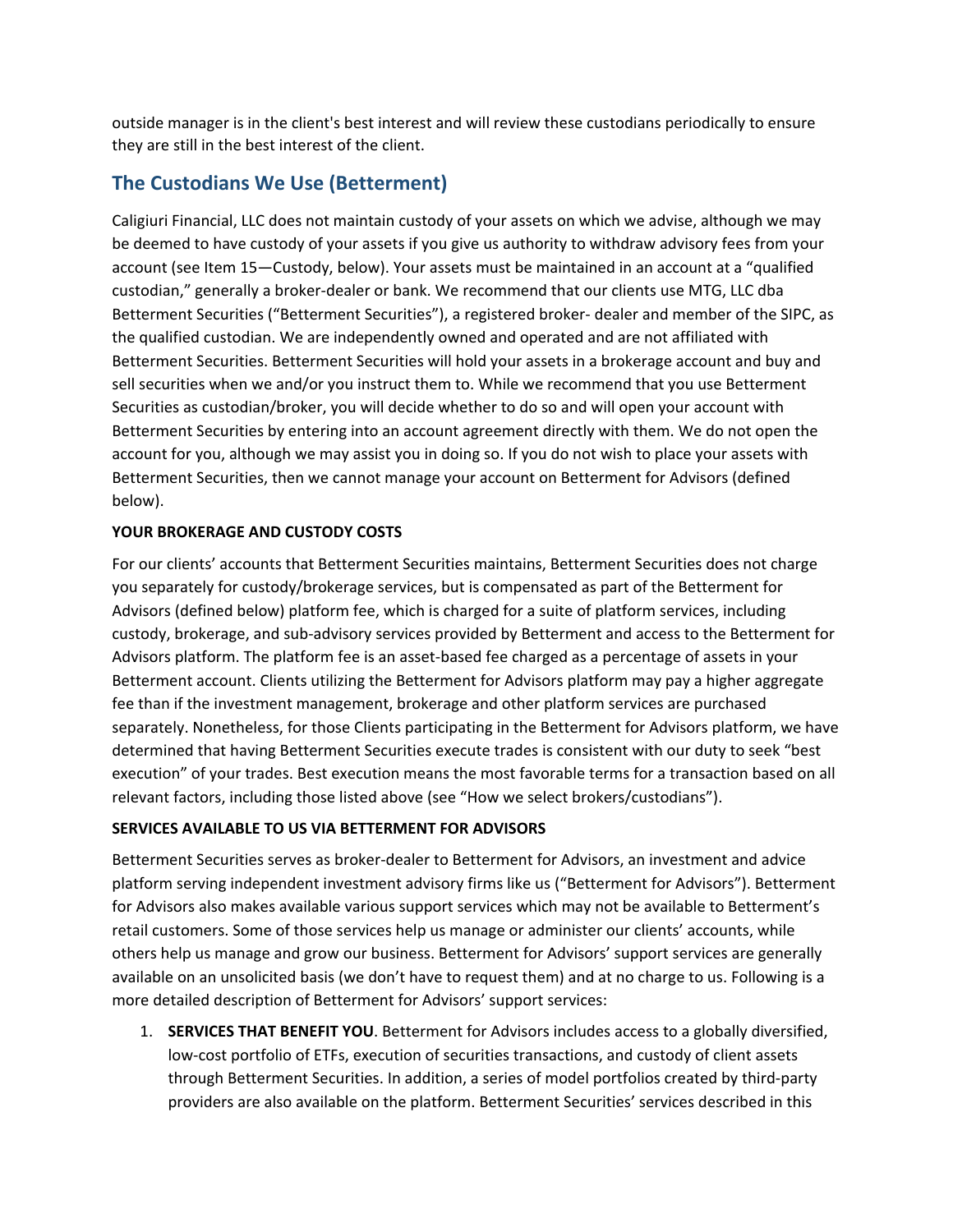paragraph generally benefit you and your account.

- 2. **SERVICES THAT MAY NOT DIRECTLY BENEFIT YOU**. Betterment for Advisors also makes available to us other products and services that benefit us, but may not directly benefit you or your account. These products and services assist us in managing and administering our clients' accounts, such as software and technology that may:
	- a. Assist with back-office functions, recordkeeping, and client reporting of our clients' accounts.
	- b. Provide access to client account data (such as duplicate trade confirmations and account statements).
	- c. Provide pricing and other market data.
- 3. **SERVICES THAT GENERALLY BENEFIT ONLY US**. By using Betterment for Advisors, we may be offered other services intended to help us manage and further develop our business enterprise. These services include:
	- a. Consulting (including through webinars) on technology and business needs.
	- b. Access to publications and conferences on practice management and business succession.

### **OUR INTEREST IN BETTERMENT SECURITIES' SERVICES**

The availability of these services from Betterment for Advisors benefits us because we do not have to produce or purchase them. In addition, we do not have to pay for Betterment Securities' services. We may have an incentive to recommend that you maintain your account with Betterment Securities, based on our interest in receiving Betterment for Advisors and Betterment Securities' services that benefit our business rather than based on your interest in receiving the best value in custody services and the most favorable execution of your transactions. This is a potential conflict of interest. We believe, however, that our selection of Betterment Securities as custodian and broker is in the best interests of our clients. Our selection is primarily supported by the scope, quality, and price of Betterment Securities' services (see "How we select brokers/custodians") and not Betterment for Advisors and Betterment Securities' services that benefit only us or that may not directly benefit you.

### **BETTERMENT FOR ADVISORS' TRADING POLICY**

When using the Betterment for Advisors platform, we and you are subject to the trading policies and procedures established by Betterment. These policies and procedures limit our ability to control, among other things, the timing of the execution of certain trades (including in response to withdrawals, deposits, or asset allocation changes) within your account. You should not expect that trading on Betterment is instant, and, accordingly, you should be aware that Betterment does not permit you or us to control the specific time during a day that securities are bought or sold in your account (i.e., to "time the market"). Betterment describes its trading policies in Betterment LLC's Form ADV Part 2A. As detailed in that document, Betterment generally trades on the same business day as it receives instructions from you or us. However, transactions will be subject to processing delays in certain circumstances. In particular, orders initiated on non-business days and after markets close generally will not transact until the next business day. Betterment also maintains a general approach of not placing securities orders during approximately the first thirty minutes after the opening of any market session. Betterment also generally stops placing orders arising from allocation changes in existing portfolios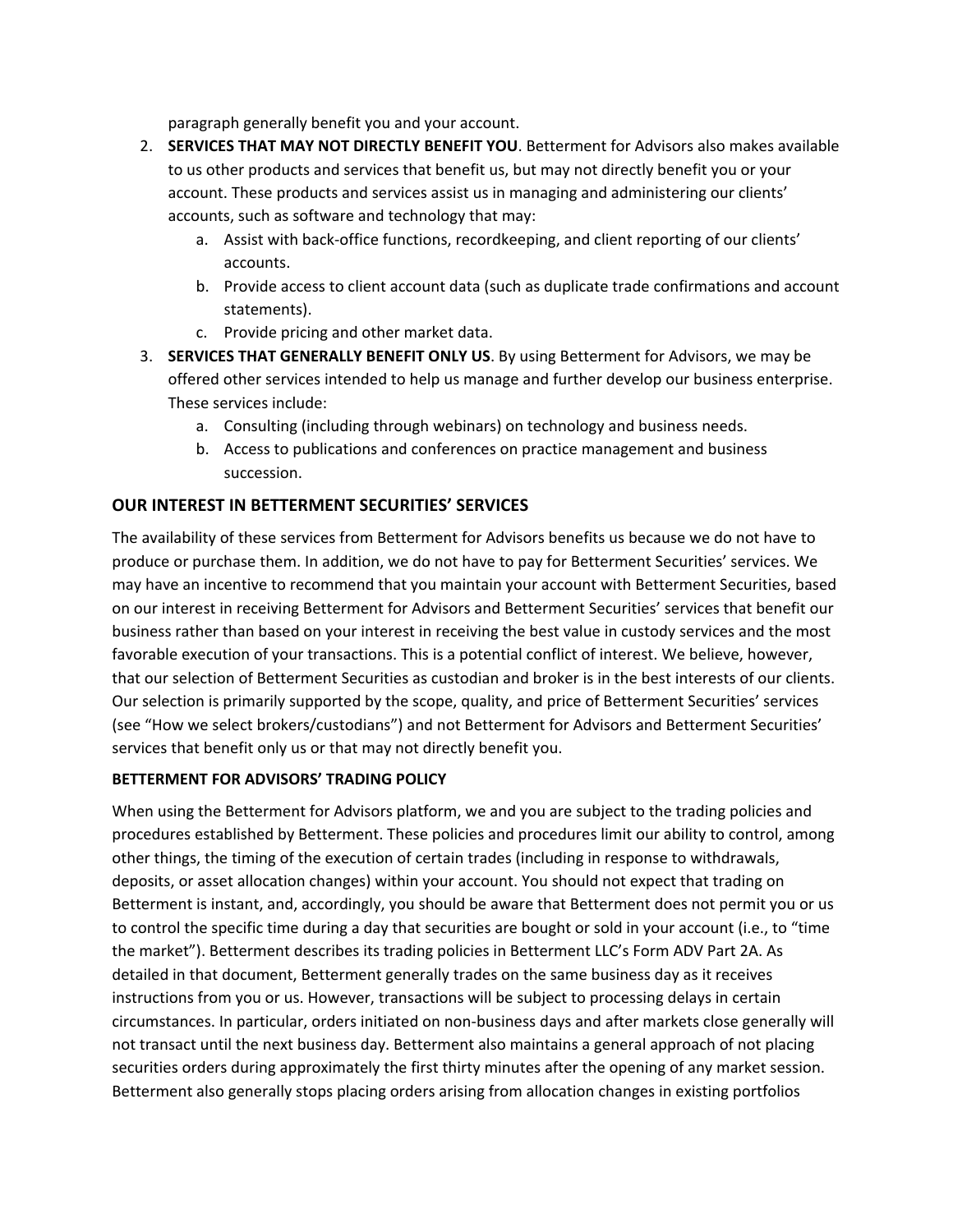approximately thirty minutes before the close of any market session. Betterment continues placing orders associated with deposit and withdrawal requests until market close. Betterment maintains a general approach of not placing orders around the time of scheduled Federal Reserve interest rate announcements. Furthermore, Betterment may delay or manage trading in response to market instability. For further information, please consult Betterment LLC's Form ADV Part 2A.

## **The Custodian and Brokers We Use (TD Ameritrade)**

Advisor participates in the TD Ameritrade Institutional program. TD Ameritrade Institutional is a division of TD Ameritrade, Inc. ("TD Ameritrade"), member FINRA/SIPC. TD Ameritrade is an independent [and unaffiliated] SEC-registered broker-dealer. TD Ameritrade offers to independent investment Advisors services which include custody of securities, trade execution, clearance and settlement of transactions. Advisor receives some benefits from TD Ameritrade through its participation in the program. (Please see the disclosure under Item 14 below.)

## **Aggregating (Block) Trading for Multiple Client Accounts**

Generally, we combine multiple orders for shares of the same securities purchased for advisory accounts we manage (this practice is commonly referred to as "block trading"). We will then distribute a portion of the shares to participating accounts in a fair and equitable manner. The distribution of the shares purchased is typically proportionate to the size of the account, but it is not based on account performance or the amount or structure of management fees. Subject to our discretion, regarding particular circumstances and market conditions, when we combine orders, each participating account pays an average price per share for all transactions and pays a proportionate share of all transaction costs. Accounts owned by our firm or persons associated with our firm may participate in block trading with your accounts; however, they will not be given preferential treatment.

## <span id="page-15-0"></span>Item 13: Review of Accounts

Client accounts with the Investment Management Service will be reviewed regularly on a quarterly basis by Michael Caligiuri De Jesus, Founder, CEO, and CCO. The account is reviewed with regards to the client's investment policies and risk tolerance levels. Events that may trigger a special review would be unusual performance, addition or deletions of client imposed restrictions, excessive draw-down, volatility in performance, or buy and sell decisions from the firm or per client's needs.

Clients will receive trade confirmations from the broker(s) for each transaction in their accounts as well as monthly or quarterly statements and annual tax reporting statements from their custodian showing all activity in the accounts, such as receipt of dividends and interest.

Caligiuri Financial will not provide written reports to Investment Management clients.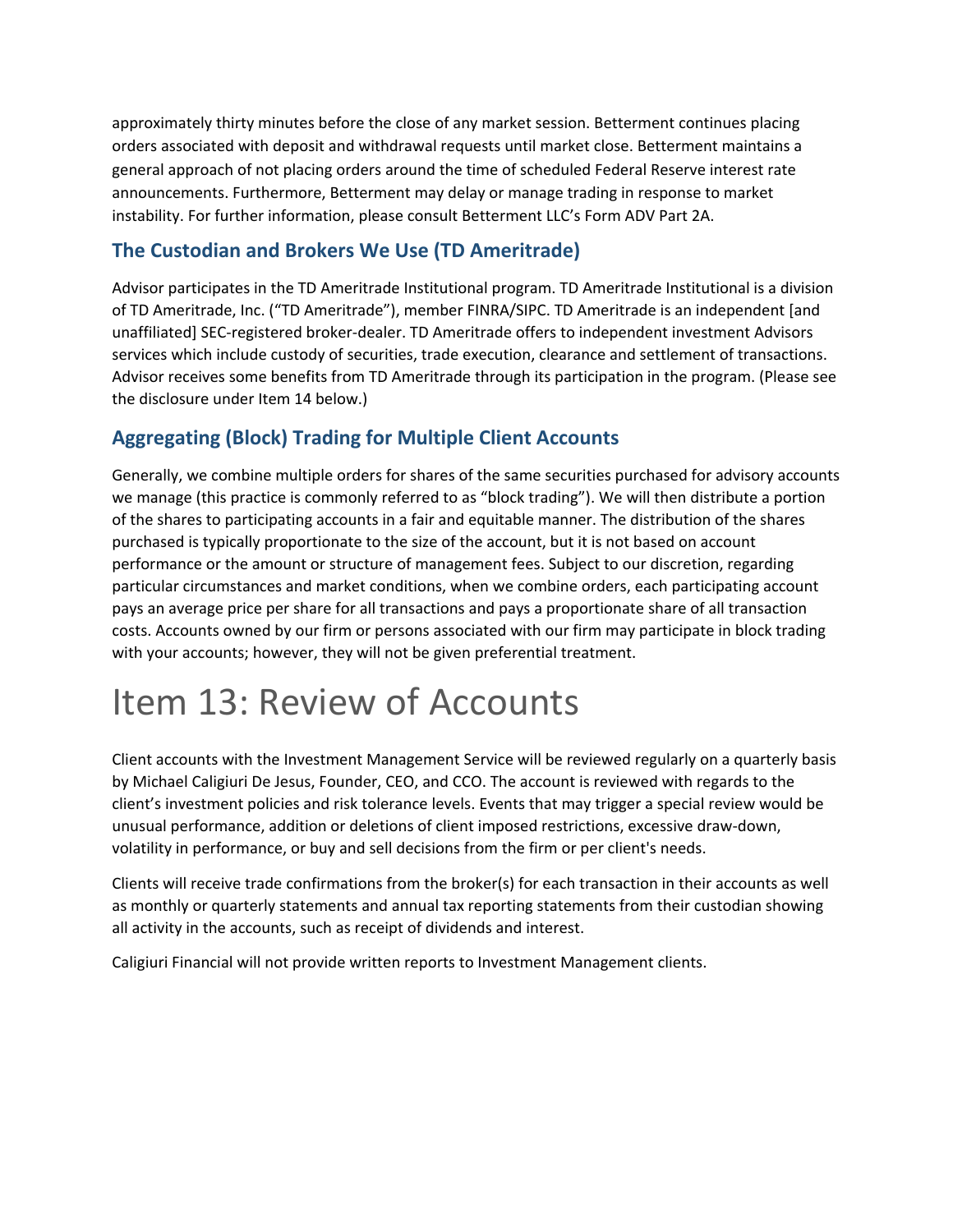# <span id="page-16-0"></span>Item 14: Client Referrals and Other Compensation

We do not receive any economic benefit, directly or indirectly, from any third party for advice rendered to our clients. Nor do we, directly or indirectly, compensate any person who is not advisory personnel for client referrals.

As disclosed under Item 12, above, Advisor participates in TD Ameritrade's institutional customer program and Advisor may recommend TD Ameritrade to Clients for custody and brokerage services. There is no direct link between Advisor's participation in the program and the investment advice it gives to its Clients, although Advisor receives economic benefits through its participation in the program that are typically not available to TD Ameritrade retail investors. These benefits include the following products and services (provided without cost or at a discount): receipt of duplicate Client statements and confirmations; research related products and tools; consulting services; access to a trading desk serving Advisor participants; access to block trading (which provides the ability to aggregate securities transactions for execution and then allocate the appropriate shares to Client accounts); the ability to have advisory fees deducted directly from Client accounts; access to an electronic communications network for Client order entry and account information; access to mutual funds with no transaction fees and to certain institutional money managers; and discounts on compliance, marketing, research, technology, and practice management products or services provided to Advisor by third party vendors. TD Ameritrade may also have paid for business consulting and professional services received by Advisor's related persons. Some of the products and services made available by TD Ameritrade through the program may benefit Advisor but may not benefit its Client accounts. These products or services may assist Advisor in managing and administering Client accounts, including accounts not maintained at TD Ameritrade. Other services made available by TD Ameritrade are intended to help Advisor manage and further develop its business enterprise. The benefits received by Advisor or its personnel through participation in the program do not depend on the amount of brokerage transactions directed to TD Ameritrade. As part of its fiduciary duties to clients, Advisor endeavors at all times to put the interests of its clients first. Clients should be aware, however, that the receipt of economic benefits by Advisor or its related persons in and of itself creates a potential conflict of interest and may indirectly influence the Advisor's choice of TD Ameritrade for custody and brokerage services.

## <span id="page-16-1"></span>Item 15: Custody

Caligiuri Financial does not accept custody of client funds except in the instance of withdrawing client fees.

For client accounts in which Caligiuri Financial directly debits their advisory fee:

- i. Caligiuri Financial will send a copy of its invoice to the custodian at the same time that it sends the client a copy.
- ii. The custodian will send at least quarterly statements to the client showing all disbursements for the account, including the amount of the advisory fee.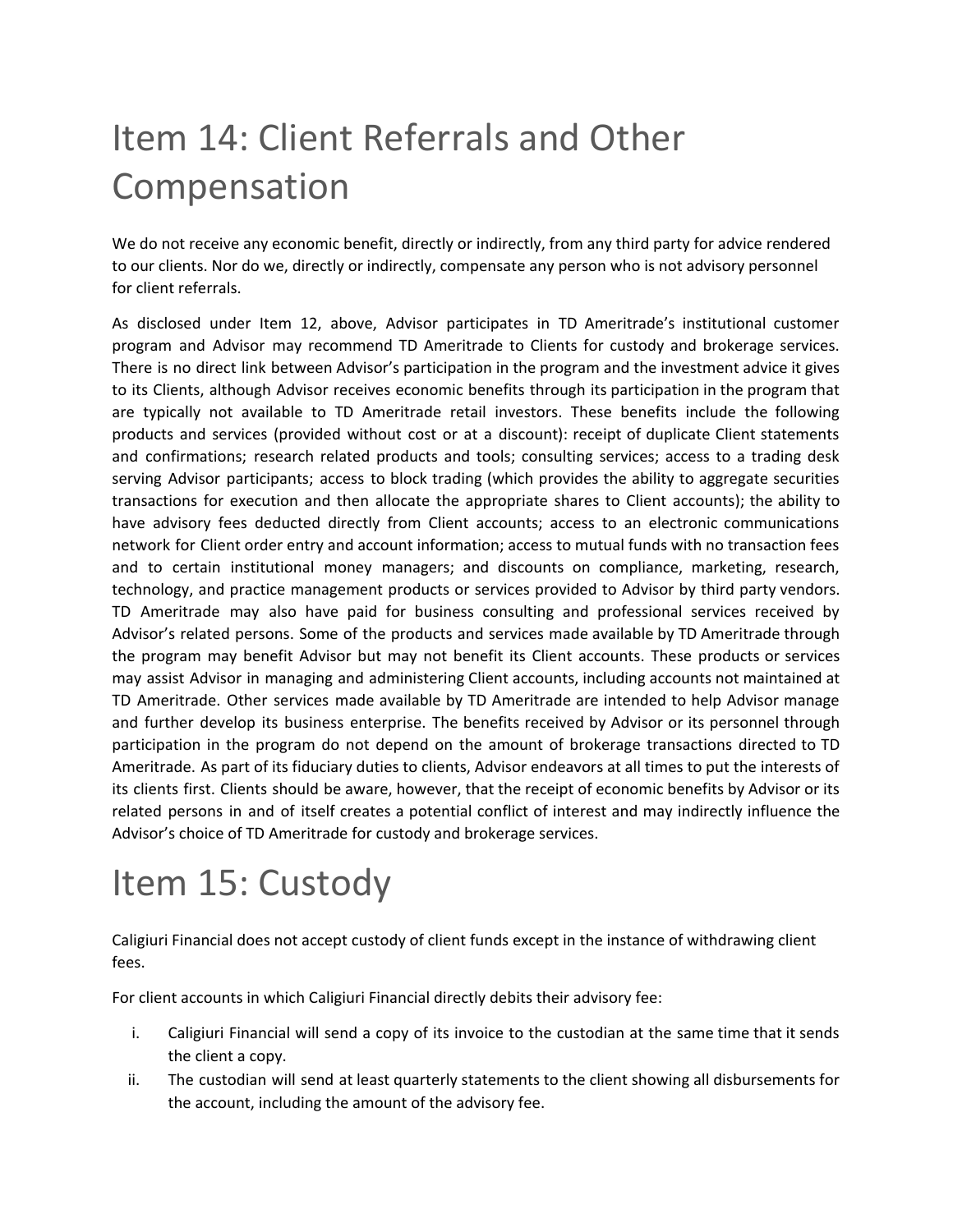iii. The client will provide written authorization to Caligiuri Financial, permitting them to be paid directly for their accounts held by the custodian.

Clients should receive at least quarterly statements from the broker dealer, bank or other qualified custodian that holds and maintains client's investment assets. We urge you to carefully review such statements and compare such official custodial records to the account statements or reports that we may provide to you. Our statements or reports may vary from custodial statements based on accounting procedures, reporting dates, or valuation methodologies of certain securities.

## <span id="page-17-0"></span>Item 16: Investment Discretion

For those client accounts where we provide investment management services, we maintain discretion over client accounts with respect to securities to be bought and sold and the amount of securities to be bought and sold. Investment discretion is explained to clients in detail when an advisory relationship has commenced. At the start of the advisory relationship, the client will execute a Limited Power of Attorney, which will grant our firm discretion over the account. Additionally, the discretionary relationship will be outlined in the advisory contract and signed by the client.

## <span id="page-17-1"></span>Item 17: Voting Client Securities

We do not vote Client proxies. Therefore, Clients maintain exclusive responsibility for: (1) voting proxies, and (2) acting on corporate actions pertaining to the Client's investment assets. The Client shall instruct the Client's qualified custodian to forward to the Client copies of all proxies and shareholder communications relating to the Client's investment assets. If the client would like our opinion on a particular proxy vote, they may contact us at the number listed on the cover of this brochure.

In most cases, you will receive proxy materials directly from the account custodian. However, in the event we were to receive any written or electronic proxy materials, we would forward them directly to you by mail, unless you have authorized our firm to contact you by electronic mail, in which case, we would forward you any electronic solicitation to vote proxies.

## <span id="page-17-2"></span>Item 18: Financial Information

Registered Investment Advisers are required in this Item to provide you with certain financial information or disclosures about our financial condition. We have no financial commitment that impairs our ability to meet contractual and fiduciary commitments to clients, and we have not been the subject of a bankruptcy proceeding.

We do not have custody of client funds or securities or require or solicit prepayment of more than \$500 in fees per client six months in advance.

Caligiuri Financial maintains a Business Continuity Plan, which is designed to enable Caligiuri Financial to meet its existing fiduciary obligations to clients in the event of an emergency or significant business disruption, including death or incapacitation of the investment adviser or any of its representatives.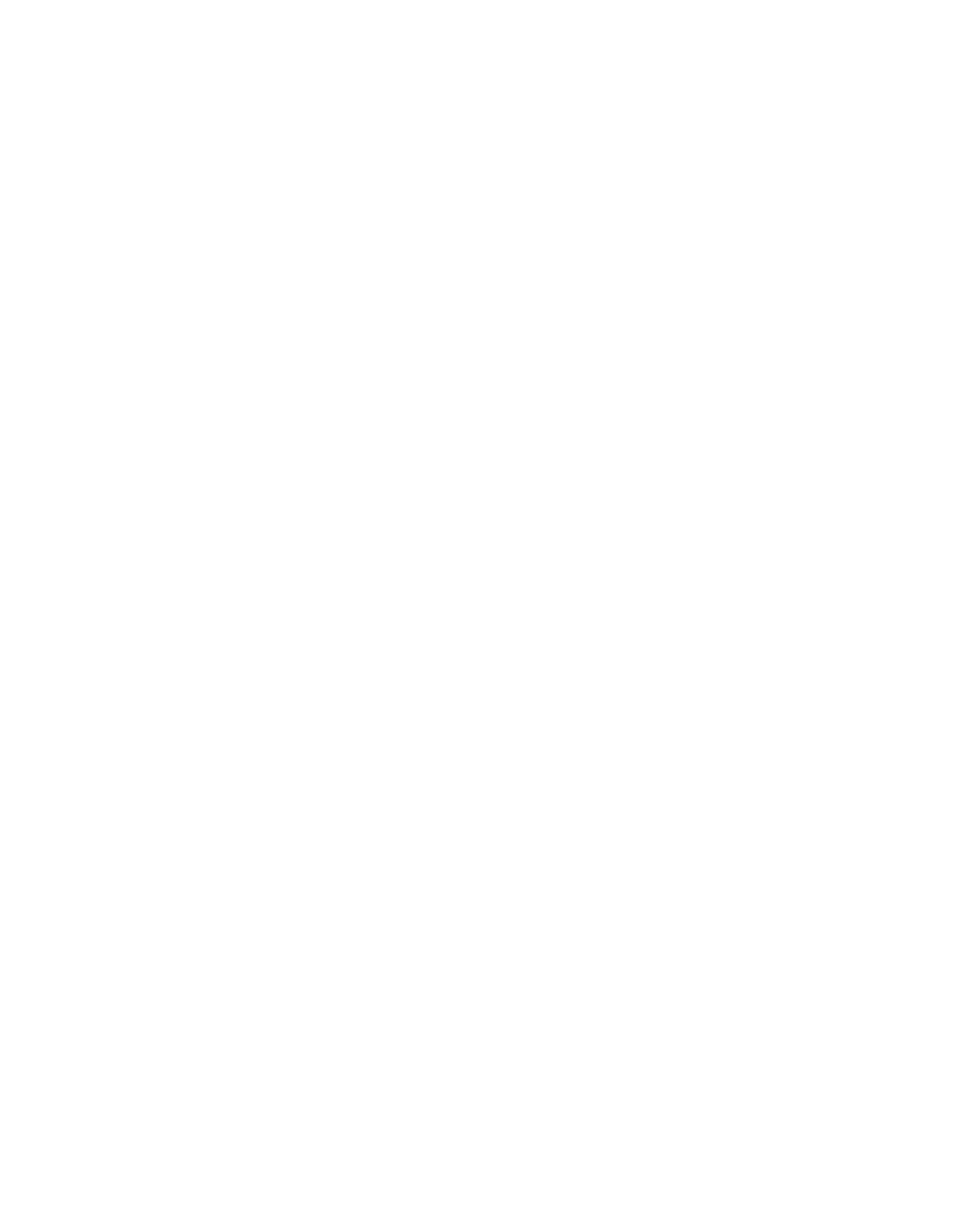# <span id="page-19-0"></span>Item 19: Requirements for State-Registered Advisers

## **Michael Caligiuri De Jesus**

Born: 1990

### **Educational Background**

• 2013 – Bachelors of Business Administration, University of Michigan Ross School of Business

### **Business Experience**

- 05/2018 Present, Caligiuri Financial, LLC, Founder, CEO, and CCO
- 07/2014 04/2018, HAMILTON CAPITAL MANAGEMENT INC, Financial Advisor
- 07/2013 07/2014, J.P. Morgan Chase, Private Bank Analyst
- 09/2009 05/2013, , University of Michigan Ross School of Business, Full-Time Student

### **Professional Designations, Licensing & Exams**

**CFP (Certified Financial Planner)**®**:** The CERTIFIED FINANCIAL PLANNER™, CFP® and federally registered CFP (with flame design) marks (collectively, the "CFP® marks") are professional certification marks granted in the United States by Certified Financial Planner Board of Standards, Inc. ("CFP Board").

The CFP® certification is a voluntary certification; no federal or state law or regulation requires financial planners to hold CFP® certification. It is recognized in the United States and a number of other countries for its (1) high standard of professional education; (2) stringent code of conduct and standards of practice; and (3) ethical requirements that govern professional engagements with clients. Currently, more than 71,000 individuals have obtained CFP® certification in the United States.

To attain the right to use the CFP® marks, an individual must satisfactorily fulfill the following requirements:

- Education Complete an advanced college-level course of study addressing the financial planning subject areas that CFP Board's studies have determined as necessary for the competent and professional delivery of financial planning services, and attain a Bachelor's Degree from a regionally accredited United States college or university (or its equivalent from a foreign university). CFP Board's financial planning subject areas include insurance planning and risk management, employee benefits planning, investment planning, income tax planning, retirement planning, and estate planning;
- Examination Pass the comprehensive  $CFP^*$  Certification Examination. The examination includes case studies and client scenarios designed to test one's ability to correctly diagnose financial planning issues and apply one's knowledge of financial planning to real world circumstances;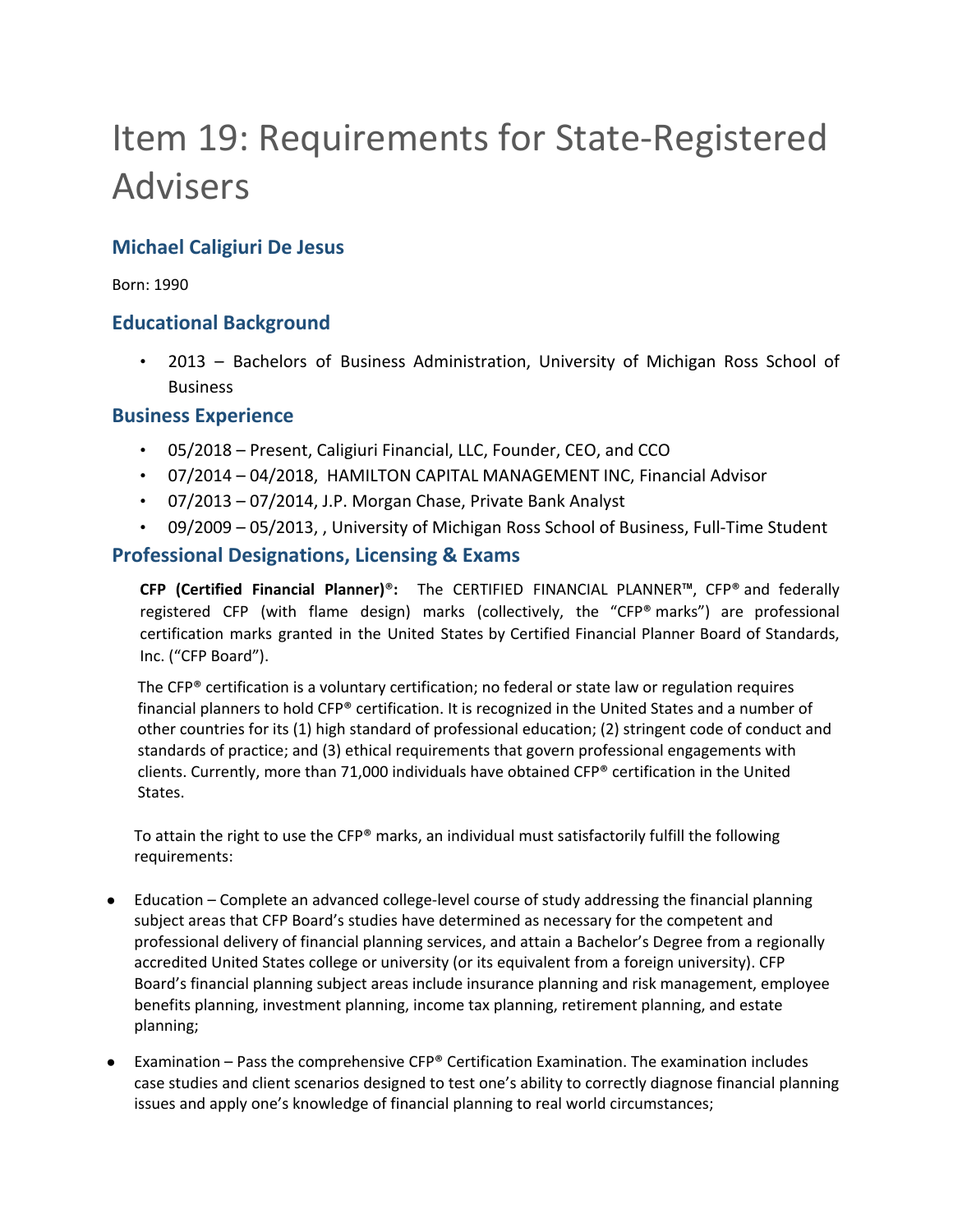- Experience Complete at least three years of full-time financial planning-related experience (or the equivalent, measured as 2,000 hours per year); and
- Ethics Agree to be bound by CFP Board's *Standards of Professional Conduct*, a set of documents outlining the ethical and practice standards for CFP® professionals. Individuals who become certified must complete the following ongoing education and ethics requirements in order to maintain the right to continue to use the CFP® marks:
- Continuing Education Complete 30 hours of continuing education hours every two years, including two hours on the *Code of Ethics* and other parts of the S*tandards of Professional Conduct*, to maintain competence and keep up with developments in the financial planning field; and
- Ethics Renew an agreement to be bound by the *Standards of Professional Conduct*. The *Standards* prominently require that CFP® professionals provide financial planning services at a fiduciary standard of care. This means CFP® professionals must provide financial planning services in the best interests of their clients.

 $CFP<sup>®</sup>$  professionals who fail to comply with the above standards and requirements may be subject to CFP Board's enforcement process, which could result in suspension or permanent revocation of their CFP® certification.

**EA (Enrolled Agent):** An enrolled agent is a person who has earned the privilege of representing taxpayers before the Internal Revenue Service. Enrolled agent status is the highest credential the IRS awards. Enrolled agents, like attorneys and certified public accountants (CPAs), have unlimited practice rights. This means they are unrestricted as to which taxpayers they can represent, what types of tax matters they can handle, and which IRS offices they can represent clients before.

To earn the privilege to be an Enrolled Agent, an individual must satisfactorily fulfill the following requirements:

- Examination or Experience An EA must either pass the three Special Enrollment Examinations (SEE) or have experience as a former Internal Revenue Service employee.
- Continuing Education Complete 72 hours of continuing education hours every three years, with a minimum of 16 hours each year. Of the required annual continuing education hours, at least two hours must be ethics education.
- Ethics An EA must pass a tax compliance check and adhere to Treasury Department Circular No. 230.

## **Other Business Activities**

Michael Caligiuri De Jesus is not involved with outside business activities.

## **Performance Based Fees**

Caligiuri Financial is not compensated by performance-based fees.

## **Material Disciplinary Disclosures**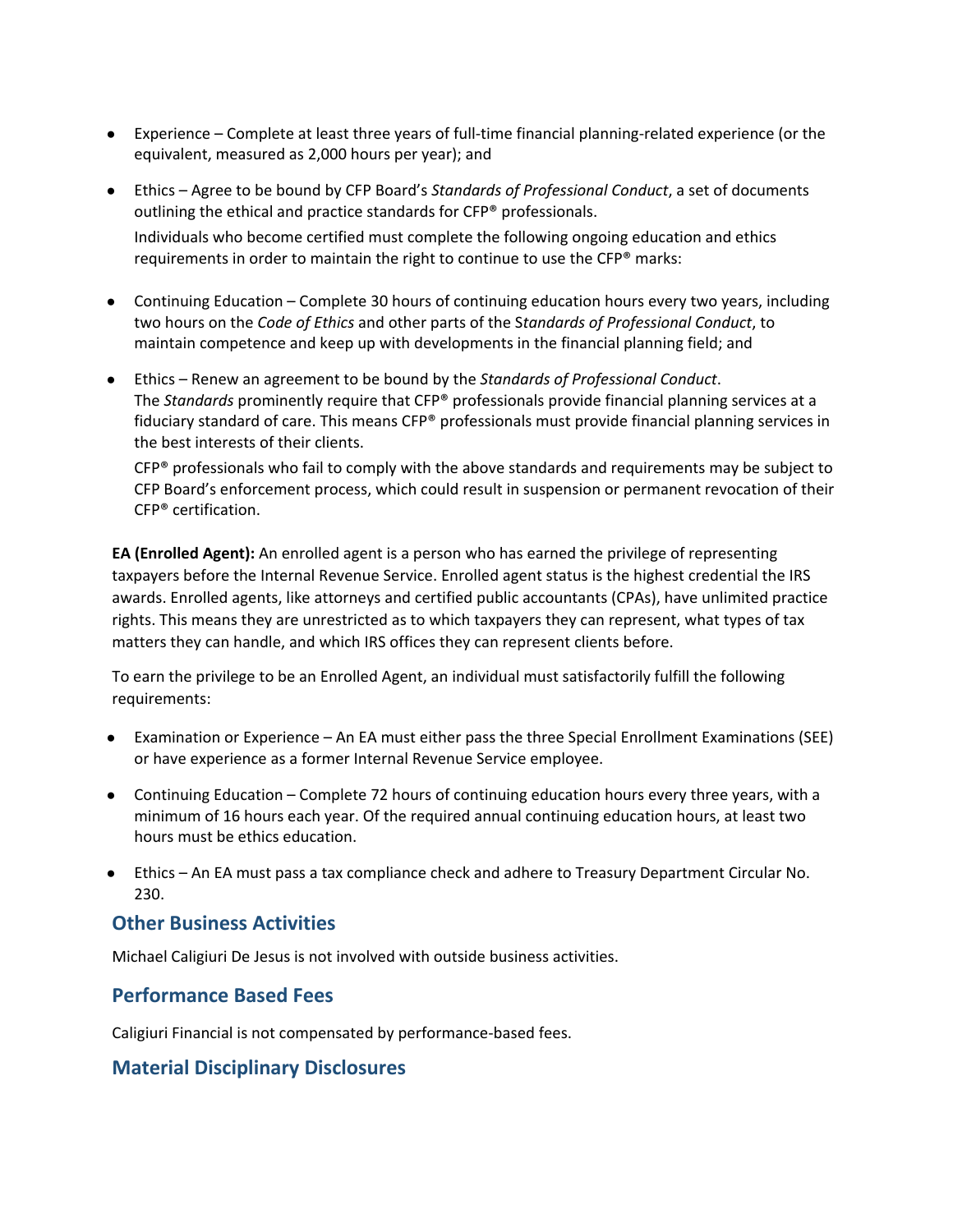No management person at Caligiuri Financial, LLC has ever been involved in an arbitration claim of any kind or been found liable in a civil, self-regulatory organization, or administrative proceeding.

## **Material Relationships That Management Persons Have With Issuers of Securities**

Caligiuri Financial, LLC, nor Michael Caligiuri De Jesus, have any relationship or arrangement with issuers of securities.

### **Additional Compensation**

Michael Caligiuri De Jesus does not receive any economic benefit from any person, company, or organization, in exchange for providing clients advisory services through Caligiuri Financial.

### **Supervision**

Michael Caligiuri De Jesus, as Founder, CEO, and Chief Compliance Officer of Caligiuri Financial, is responsible for supervision. He may be contacted at the phone number on this brochure supplement.

### **Requirements for State Registered Advisers**

Michael Caligiuri De Jesus has NOT been involved in an arbitration, civil proceeding, self-regulatory proceeding, administrative proceeding, or a bankruptcy petition.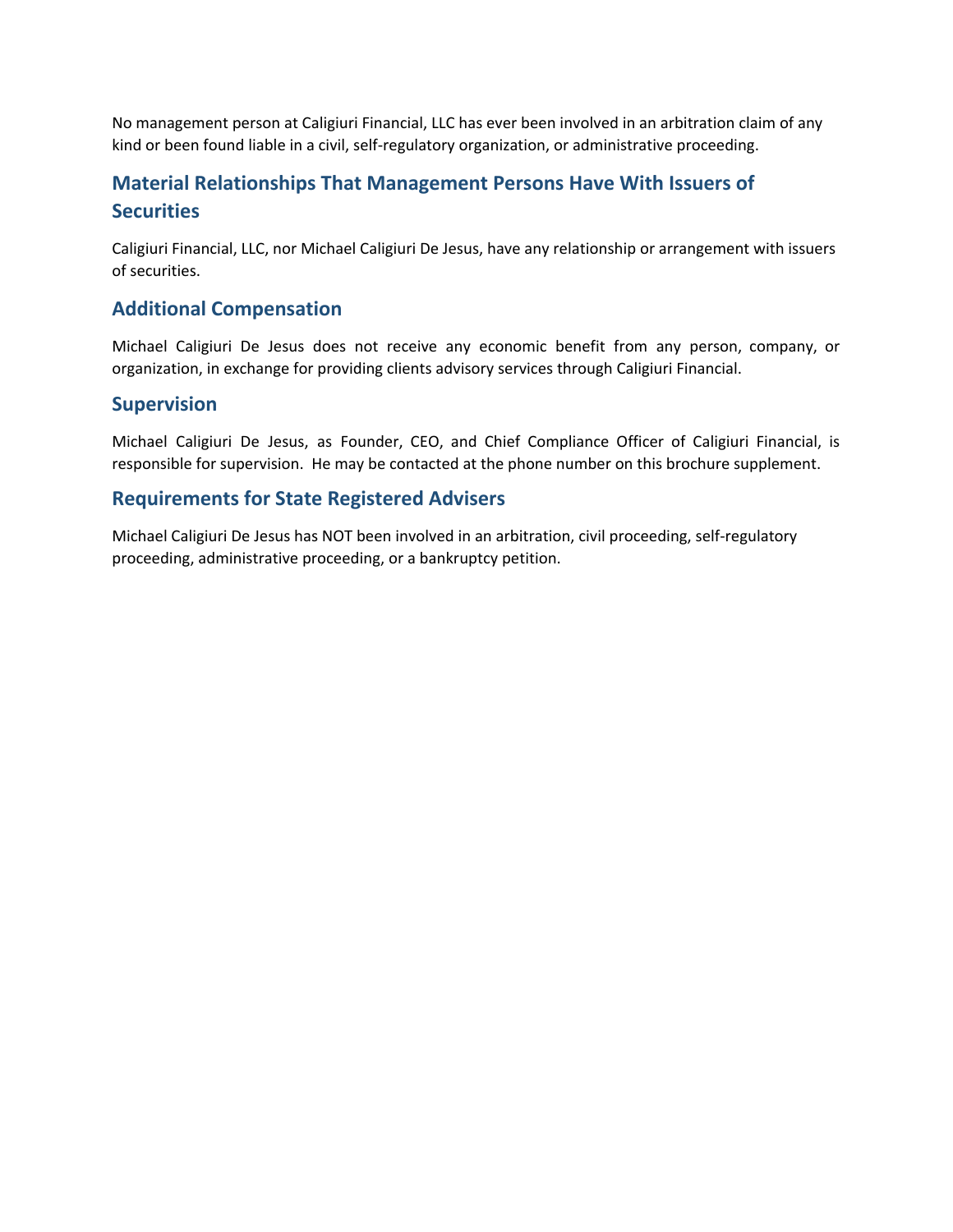## Caligiuri Financial, LLC

825 Junction Way Apartment 517 Grandview Heights, Oh 43212 614-407-4746

Dated May 11, 2018

Form ADV Part 2B – Brochure Supplement

## <span id="page-22-0"></span>*For*

## **Michael Caligiuri De Jesus - Individual CRD# 6209315**

Founder, CEO,, and Chief Compliance Officer

This brochure supplement provides information about Michael Caligiuri De Jesus that supplements the Caligiuri Financial, LLC ("Caligiuri Financial") brochure. A copy of that brochure precedes this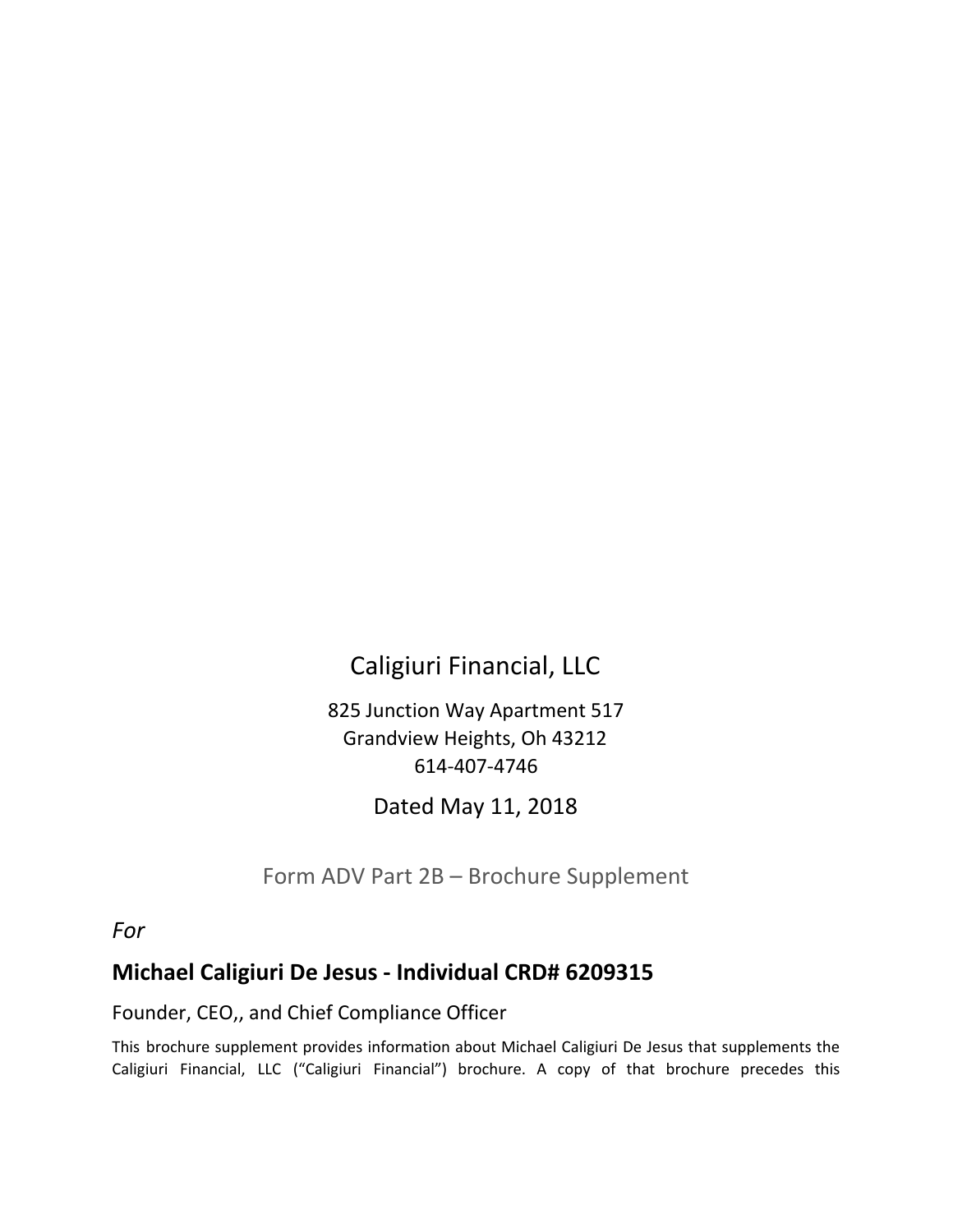supplement. Please contact Michael Caligiuri De Jesus if the Caligiuri Financial brochure is not included with this supplement or if you have any questions about the contents of this supplement.

Additional information about Michael Caligiuri De Jesus is available on the SEC's website at [www.adviserinfo.sec.gov](http://www.adviserinfo.sec.gov/) which can be found using the identification number 6209315.

## Item 2: Educational Background and Business Experience

## **Michael Caligiuri De Jesus**

Born: 1990

## **Educational Background**

• 2013 – Bachelors of Business Administration, University of Michigan Ross School of Business

### **Business Experience**

- 05/2018 Present, Caligiuri Financial, LLC, Founder, CEO, and CCO
- 07/2014 04/2018, HAMILTON CAPITAL MANAGEMENT INC, Financial Advisor
- 07/2013 07/2014, J.P. Morgan Chase, Private Bank Analyst
- 09/2009 05/2013, , University of Michigan Ross School of Business, Full-Time Student

### **Professional Designations, Licensing & Exams**

**CFP (Certified Financial Planner)**®**:** The CERTIFIED FINANCIAL PLANNER™, CFP® and federally registered CFP (with flame design) marks (collectively, the "CFP® marks") are professional certification marks granted in the United States by Certified Financial Planner Board of Standards, Inc. ("CFP Board").

The CFP® certification is a voluntary certification; no federal or state law or regulation requires financial planners to hold CFP® certification. It is recognized in the United States and a number of other countries for its (1) high standard of professional education; (2) stringent code of conduct and standards of practice; and (3) ethical requirements that govern professional engagements with clients. Currently, more than 71,000 individuals have obtained CFP® certification in the United States.

To attain the right to use the CFP® marks, an individual must satisfactorily fulfill the following requirements:

● Education – Complete an advanced college-level course of study addressing the financial planning subject areas that CFP Board's studies have determined as necessary for the competent and professional delivery of financial planning services, and attain a Bachelor's Degree from a regionally accredited United States college or university (or its equivalent from a foreign university). CFP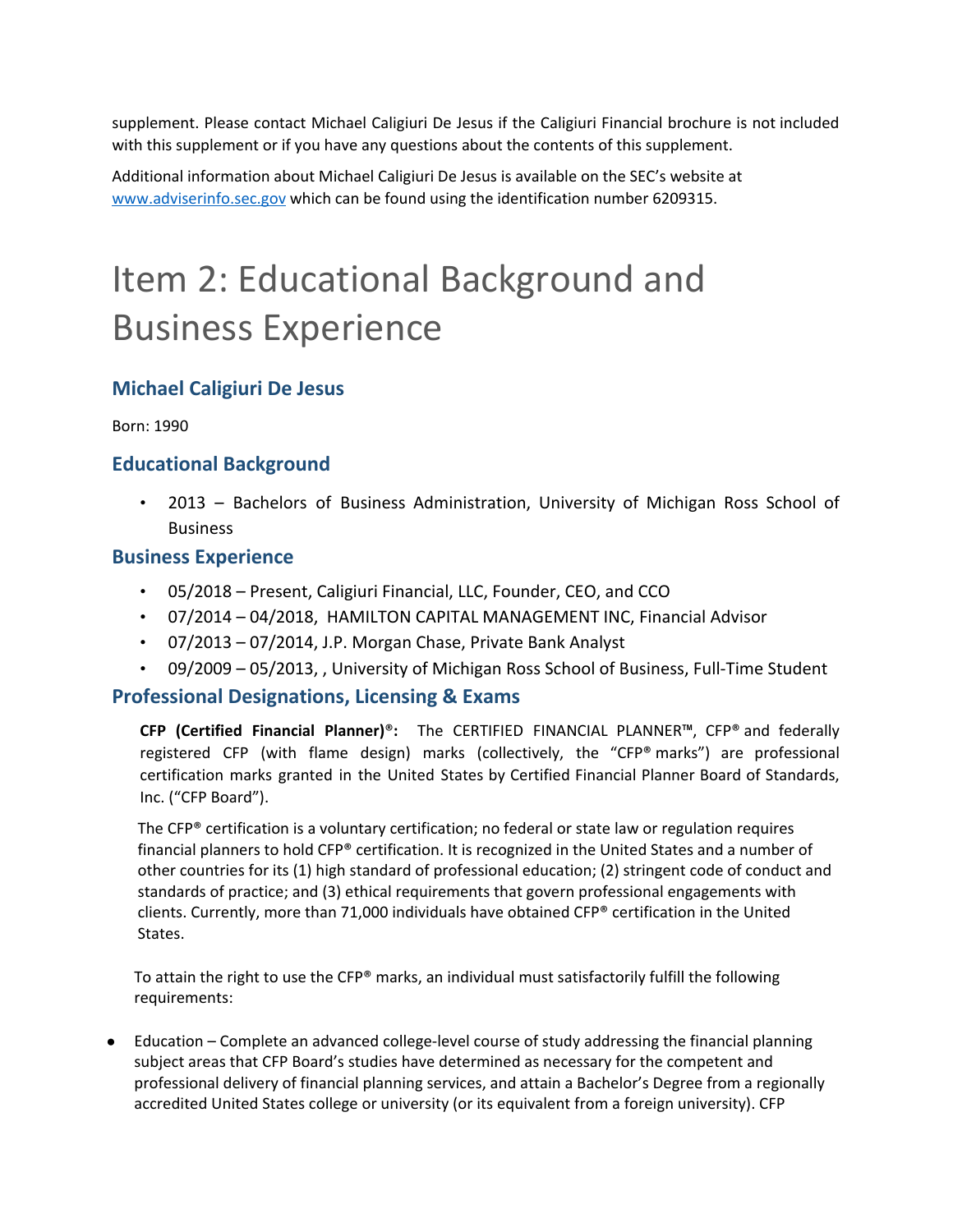Board's financial planning subject areas include insurance planning and risk management, employee benefits planning, investment planning, income tax planning, retirement planning, and estate planning;

- Examination Pass the comprehensive CFP® Certification Examination. The examination includes case studies and client scenarios designed to test one's ability to correctly diagnose financial planning issues and apply one's knowledge of financial planning to real world circumstances;
- Experience Complete at least three years of full-time financial planning-related experience (or the equivalent, measured as 2,000 hours per year); and
- Ethics Agree to be bound by CFP Board's *Standards of Professional Conduct*, a set of documents outlining the ethical and practice standards for CFP® professionals. Individuals who become certified must complete the following ongoing education and ethics requirements in order to maintain the right to continue to use the CFP® marks:
- Continuing Education Complete 30 hours of continuing education hours every two years, including two hours on the *Code of Ethics* and other parts of the S*tandards of Professional Conduct*, to maintain competence and keep up with developments in the financial planning field; and
- Ethics Renew an agreement to be bound by the *Standards of Professional Conduct*. The *Standards* prominently require that CFP® professionals provide financial planning services at a fiduciary standard of care. This means CFP® professionals must provide financial planning services in the best interests of their clients.

 $CFP<sup>®</sup>$  professionals who fail to comply with the above standards and requirements may be subject to CFP Board's enforcement process, which could result in suspension or permanent revocation of their CFP® certification.

**EA (Enrolled Agent):** An enrolled agent is a person who has earned the privilege of representing taxpayers before the Internal Revenue Service. Enrolled agent status is the highest credential the IRS awards. Enrolled agents, like attorneys and certified public accountants (CPAs), have unlimited practice rights. This means they are unrestricted as to which taxpayers they can represent, what types of tax matters they can handle, and which IRS offices they can represent clients before.

To earn the privilege to be an Enrolled Agent, an individual must satisfactorily fulfill the following requirements:

- Examination or Experience An EA must either pass the three Special Enrollment Examinations (SEE) or have experience as a former Internal Revenue Service employee.
- Continuing Education Complete 72 hours of continuing education hours every three years, with a minimum of 16 hours each year. Of the required annual continuing education hours, at least two hours must be ethics education.
- Ethics An EA must pass a tax compliance check and adhere to Treasury Department Circular No. 230.